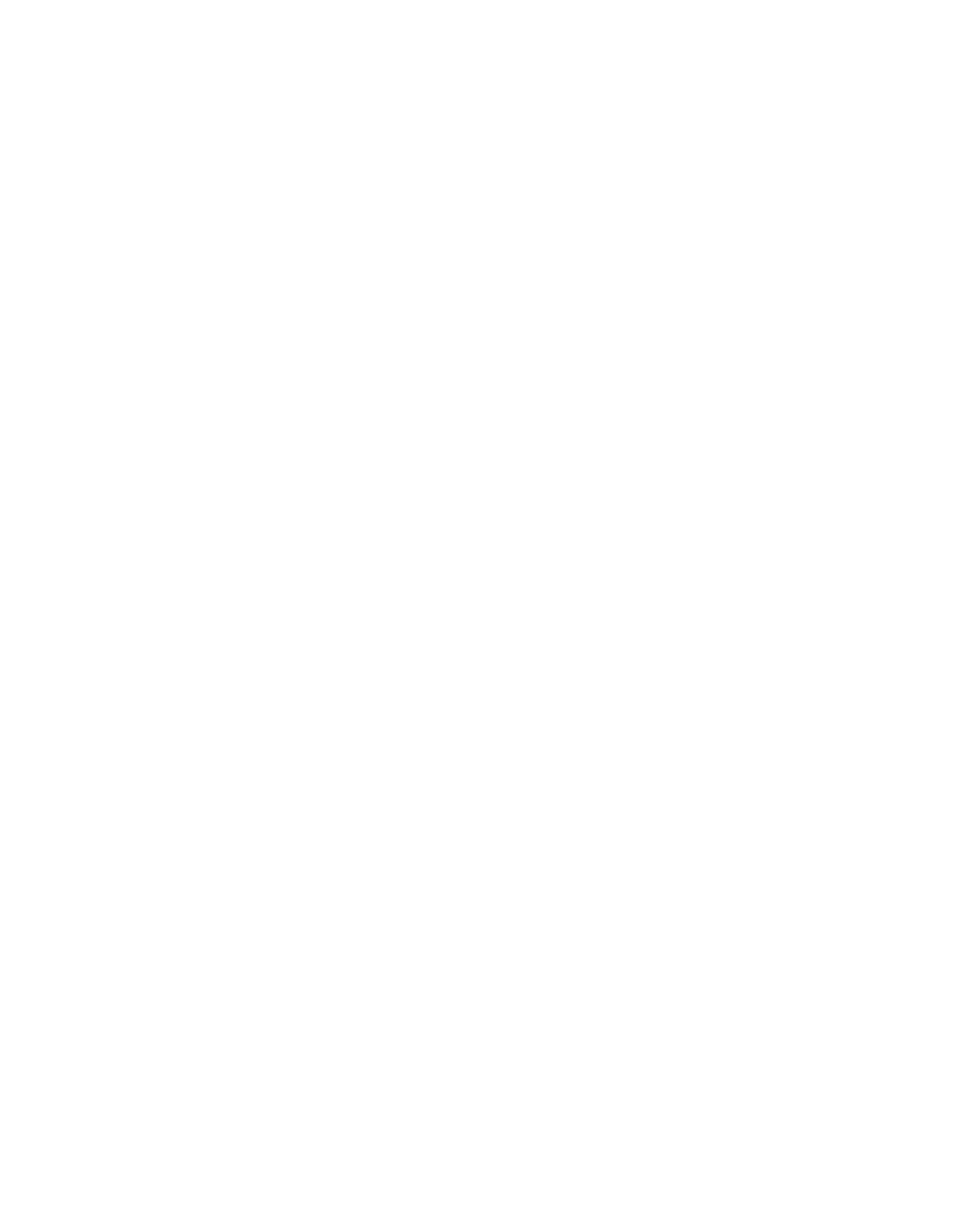#### **INTRODUCTION to the** *Model Constitution for Congregations*

The *Model Constitution for Congregations of the Evangelical Lutheran Church in America*, like the other governing documents of this church, reflects the theology and polity of this church as it organizes itself to preach the gospel of Jesus Christ, share the sacraments, reach out to the neighbor with good news and share the love of God in the world. Each expression of this church — churchwide, synod, and congregation — is held together in a relationship of interdependence that encourages each to respond to its context. These documents also demonstrate our commitment to seeing ourselves with others as part of the one, holy, catholic, and apostolic Church. As such, the *Model Constitution for Congregations* is deeply rooted in Scripture, the Lutheran Confessions, and the history of this church and its predecessors.

The *Model Constitution for Congregations* was adopted by the Constituting Convention of the Evangelical Lutheran Church in America, as required by the *Constitutions, Bylaws, and Continuing Resolutions of the Evangelical Lutheran Church in America*. This current edition of the *Model Constitution for Congregations of the Evangelical Lutheran Church in America* contains changes adopted by all churchwide assemblies, including the fifteenth Churchwide Assembly in 2019. It is consistent with the requirements of the governing documents of the ELCA's churchwide organization and synods, and it provides organizational flexibility to recognize the context of local congregations.

➤ *Required provisions:* Sections of this constitution marked by an asterisk [\*] are required when a congregation amends its governing documents. These sections must be used without alteration or amendment of the text in any manner (*i.e.*, neither additions nor deletions are permissible). This requirement is based on provision 9.52. in the *Constitution, Bylaws, and Continuing Resolutions of the Evangelical Lutheran Church in America*. This provision requires that when a congregation of this church "wishes to amend any provision of its governing documents, the governing documents of that congregation shall be so amended to conform to 9.25.b." in the churchwide constitution. Provisions in the *Model Constitution for Congregations* identified by an asterisk [\*] are those required under ELCA constitutional provision 9.25.b.

► *Review by synod:* Each congregation of this church is to provide a copy of its governing documents, and any amendments thereto, to its synod. In accordance with ELCA bylaw 9.53.03., amendments to a congregation constitution become effective *only* when approved by the synod. This bylaw provides:

All proposed changes in the constitution or incorporation documents of a congregation shall be referred to the synod with which this congregation is affiliated. The synod shall notify this congregation of its decision to approve or disapprove the proposed changes; the changes shall go into effect upon notification that the synod has approved them. The synod shall recognize that congregations may organize themselves in a manner which they deem most appropriate.

No governing document amendment will be approved by a synod if it conflicts with the *Constitution, Bylaws, and Continuing Resolutions of the Evangelical Lutheran Church in America*. In order to meet constitutional requirements and to avoid potential problems, all proposed amendments to a congregation's constitutional provisions, bylaws, and continuing resolutions should be submitted to the synod for review.

➤ *Amendment consistent with the Model Constitution for Congregations:* A congregation that amends its constitution to be in conformity with the *Model Constitution for Congregations* will report these changes to its synod. The amendments become effective upon adoption by this congregation, \*C16.04. While synod approval is not required, it is wise to work with the synod in preparing to present these amendments to this congregational meeting.

➤ *Codification explanation:* The *Model Constitution for Congregations* is organized into chapters by general subject matter and codified as (a) constitutional provisions, (b) bylaws, and (c) continuing resolutions. Each provision is preceded by a capital "C." If a constitutional provision is mandatory, it will be preceded by an asterisk,  $\left\langle \cdot \right\rangle ^{*}C$ ."

- a. Constitutional provisions are codified with two sets of numbers, preceded by a "C": the chapter number, followed by a period, and a two-digit number. A period follows the two-digit number. Thus, one required constitutional provision related to "Membership" in Chapter 8 is codified as "\*C8.02." A provision in Chapter 12 relating to a report by the Congregation Council to this congregation at an annual meeting is codified as "C12.09." Constitutional provisions are adopted and amended in accordance with Chapter 16 titled "Amendments."
- b. Bylaw provisions follow constitutional provisions to which they apply. They are not intended to be organized in a separate document at the end of the constitutional provisions. Bylaws are codified with three sets of numbers: the chapter number (preceded by a "C"), the related constitutional provision number, and a twodigit number. There are periods after the chapter number, after the reference to the constitutional provision, and after the bylaw number. Thus, a bylaw provision related to "Membership" would be codified as "C8.02.01." A bylaw relating to the contents of an annual report by the Congregation Council to this congregation at an annual meeting would be codified as "C12.09.01." Because bylaws and continuing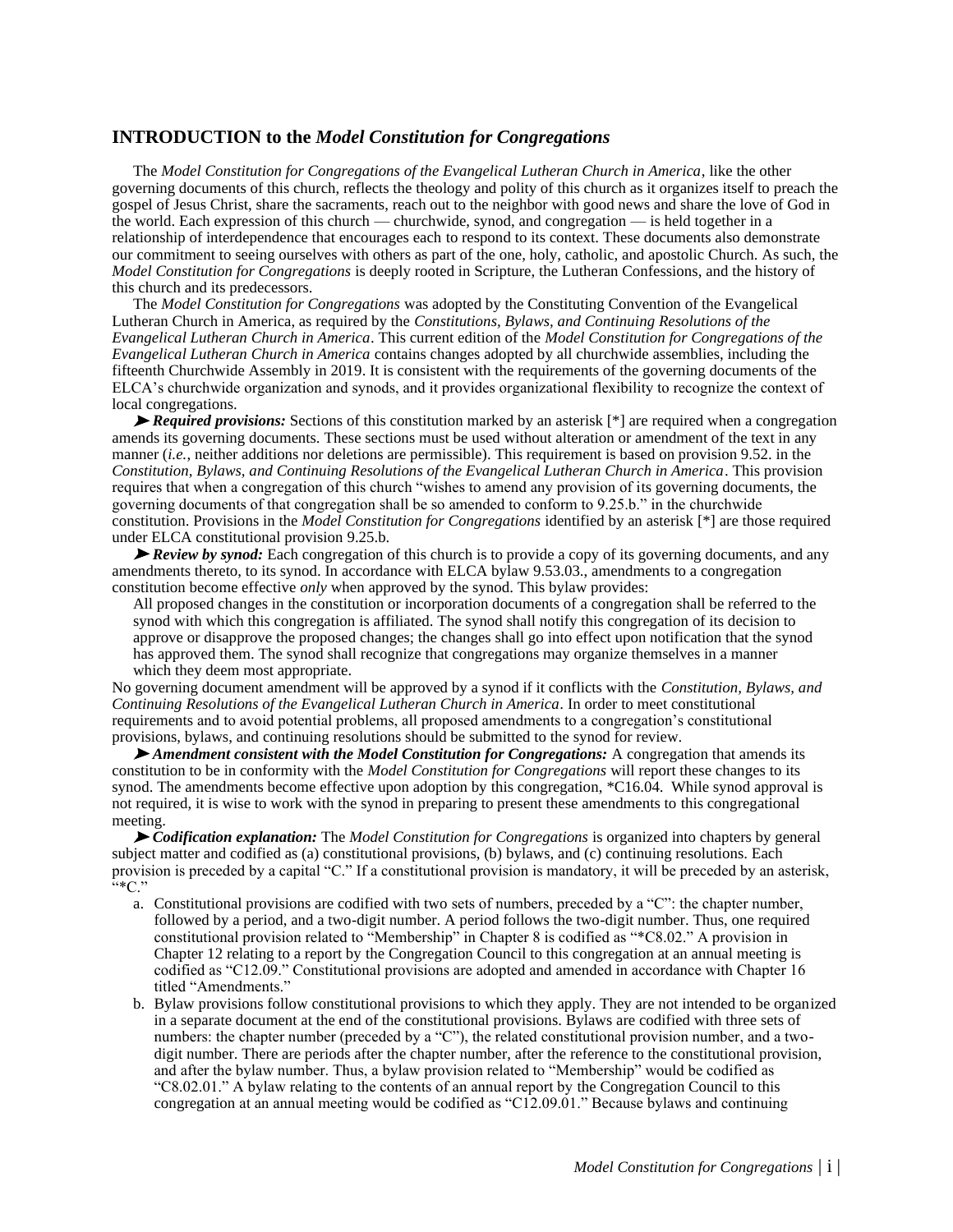resolutions normally relate to specific practices and details of each congregation's organization, operation, and life, there is not a model set of bylaws or continuing resolutions. Thus, each congregation has discretion and may develop its own bylaws and continuing resolutions, including bylaws and continuing resolutions under required constitutional provisions, but no such bylaw or continuing resolution may conflict with constitutional provisions in the *Model Constitution for Congregations*, the *Constitution, Bylaws, and Continuing Resolutions of the Evangelical Lutheran Church in America*, or the constitution of the synod, as indicated in \*C6.03.e. Bylaws are adopted and amended in accordance with Chapters 16 and 17.

c. Continuing resolutions are intended to provide descriptions of operational patterns and practices or of the ongoing responsibilities of committees or other units within the organizational structure of this congregation. They follow the relevant constitutional provision or bylaw to which they refer. Continuing resolutions also are codified with three sets of numbers, except that the third set is preceded by a capital letter. Thus, a continuing resolution describing congregational committees in Chapter 13 might be numbered "C13.07A19." The initial numbers "C13.07" indicate that the continuing resolution relates to the designated constitutional provision, which in this case provides that the duties of congregational committees may be specified in bylaws or continuing resolutions. The final letter and numbers "A19" designate that this is the first continuing resolution "A" and the year that it was adopted, in this example 2019. Continuing resolutions are adopted and amended in accordance with Chapter 18. Unlike constitutional provisions and bylaws which are adopted by this congregation at a legally called and conducted meeting, continuing resolutions may be adopted either by a congregational meeting or by the Congregation Council.

➤ *Missing numbers:* You will notice that certain numbers are missing from the numbering sequence in some chapters. These omissions are intentional. For example, in some chapters the number ".10." and multiples thereof have been reserved for possible use as section headings in future editions.

➤ *Selection of options:* Alternatives are provided in some places within the *Model Constitution for Congregations*. Alternatives are noted by brackets or blank lines. For example, constitutional provision \*C9.01. offers the alternative of election of a call committee by this congregation or by the Congregation Council. Only one alternative should be chosen in each instance where brackets appear in the text. In other provisions, alternative provisions are provided. Thus, in Chapters 11 and 12, regarding "Officers" and "Congregation Council," options are provided separated by the word "or." Each congregation should select one of those options, subject to approval through the synod's constitutional review process. Where a blank line appears, such as in C1.01. or C10.02., the appropriate word, phrase, or number determined by the individual congregation should be inserted.

► *References to church:* In the governing documents, "Church" with a capital letter refers to the one, holy, catholic, and apostolic Church. The words "church" or "this church" in lowercase letters refer to the Evangelical Lutheran Church in America. The specific congregation may be identified, as provided in C1.02., as "this congregation."

► Guidelines: A list of guidelines for a congregation engaging in review and amendment of its constitution is available through each synod office and at ELCA.org.

➤ *Consultation and concluding comments:* Each synod has a process to review proposed amendments to congregational constitutions. The work of both congregations in amending their governing documents and the synod in reviewing proposed amendments is facilitated by consultation and cooperation *before* proposed amendments are acted upon by this congregation. In addition, each congregation should establish a process for periodic review of its governing documents. You are encouraged to contact your synod office to assist your congregation in its periodic review of governing document provisions and to assess whether problems may exist with respect to proposed amendments.

The important task of amending a constitution is challenging. It is, however, an essential endeavor that merits thoughtful work. In addressing your constitutional responsibilities, may God grant you and your colleagues wisdom, discernment, and commitment to the unity of this church in faithful witness to our Lord and Savior, Jesus Christ.

> Secretary Wm Chris Boerger Evangelical Lutheran Church in America August 10, 2019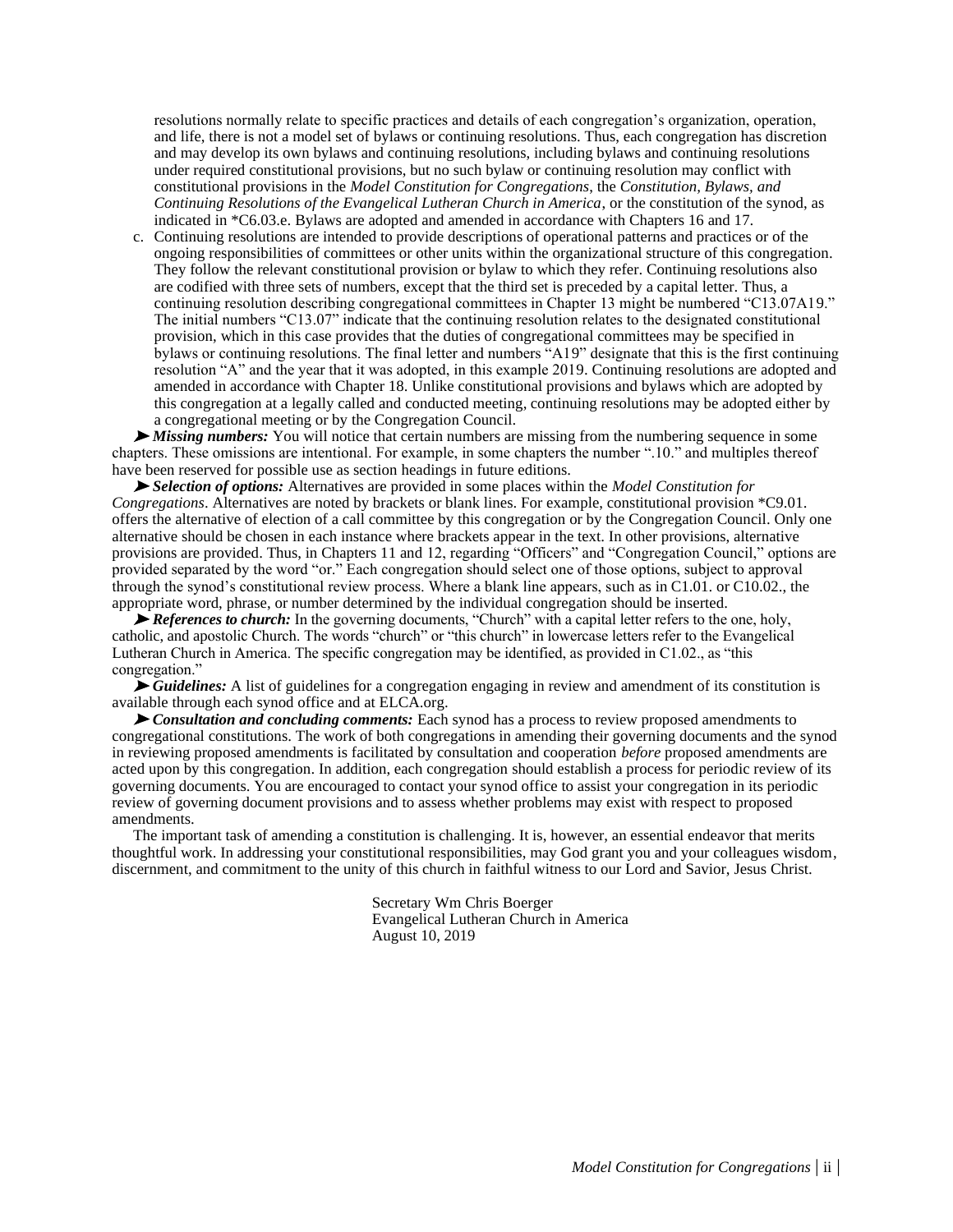**CONSTITUTION for ZION LUTHERAN CHURCH STRATFORD, WISCONSIN of the EVANGELICAL LUTHERAN CHURCH IN AMERICA®**

#### **\*PREAMBLE**\*

We, baptized members of the Church of Christ, responding in faith to the call of the Holy Spirit through the Gospel, desiring to unite together to preach the Word, administer the sacraments, and carry out God's mission, do hereby adopt this constitution and solemnly pledge ourselves to be governed by its provisions. In the name of the Father and of the Son and of the Holy Spirit.

#### **Chapter 1.**

#### **NAME AND INCORPORATION**

- **C1.01.** The name of this congregation shall be Zion Lutheran Church.
- **C1.02.** For the purpose of this constitution and the accompanying bylaws, this congregation of Zion Lutheran Church is hereinafter designated as "this congregation."
- **C1.11.** This congregation shall be incorporated under the laws of the State of Wisconsin.

#### **Chapter 2.**

#### **CONFESSION OF FAITH**

- **\*C2.01.** This congregation confesses the Triune God, Father, Son, and Holy Spirit.
- **\*C2.02.** This congregation confesses Jesus Christ as Lord and Savior and the Gospel as the power of God for the salvation of all who believe.
	- a. Jesus Christ is the Word of God incarnate, through whom everything was made and through whose life, death, and resurrection God fashions a new creation.
	- b. The proclamation of God's message to us as both Law and Gospel is the Word of God, revealing judgment and mercy through word and deed, beginning with the Word in creation, continuing in the history of Israel, and centering in all its fullness in the person and work of Jesus Christ.
	- c. The canonical Scriptures of the Old and New Testaments are the written Word of God. Inspired by God's Spirit speaking through their authors, they record and announce God's revelation centering in Jesus Christ. Through them God's Spirit speaks to us to create and sustain Christian faith and fellowship for service in the world.
- **\*C2.03.** This congregation accepts the canonical Scriptures of the Old and New Testaments as the inspired Word of God and the authoritative source and norm of its proclamation, faith, and life.
- **\*C2.04.** This congregation accepts the Apostles', Nicene, and Athanasian Creeds as true declarations of the faith of this congregation.
- **\*C2.05.** This congregation accepts the Unaltered Augsburg Confession as a true witness to the Gospel, acknowledging as one with it in faith and doctrine all churches that likewise accept the teachings of the Unaltered Augsburg Confession.
- **\*C2.06.** This congregation accepts the other confessional writings in the Book of Concord, namely, the Apology of the Augsburg Confession, the Smalcald Articles and the Treatise, the Small Catechism, the Large Catechism, and the Formula of Concord, as further valid interpretations of the faith of the Church.
- **\*C2.07.** This congregation confesses the Gospel, recorded in the Holy Scripture and confessed in the ecumenical creeds and Lutheran confessional writings, as the power of God to create and sustain the Church for God's mission in the world.

#### **Chapter 3.**

#### **NATURE OF THE CHURCH**

- **\*C3.01.** All power in the Church belongs to our Lord Jesus Christ, its head. All actions of this congregation are to be carried out under his rule and authority.
- **\*C3.02.** This church confesses the one, holy, catholic, and apostolic Church and is resolved to serve Christian unity throughout the world.
- **\*C3.03.** The Church exists both as an inclusive fellowship and as local congregations gathered for worship and Christian service. Congregations find their fulfillment in the universal community of the Church, and the universal Church exists in and through congregations. The Evangelical Lutheran Church in America, therefore, derives its character and powers both from the sanction and representation of its congregations and from its inherent nature as an expression of the broader fellowship of

<sup>\*</sup> Required provision

*Model Constitution for Congregations |* 1 |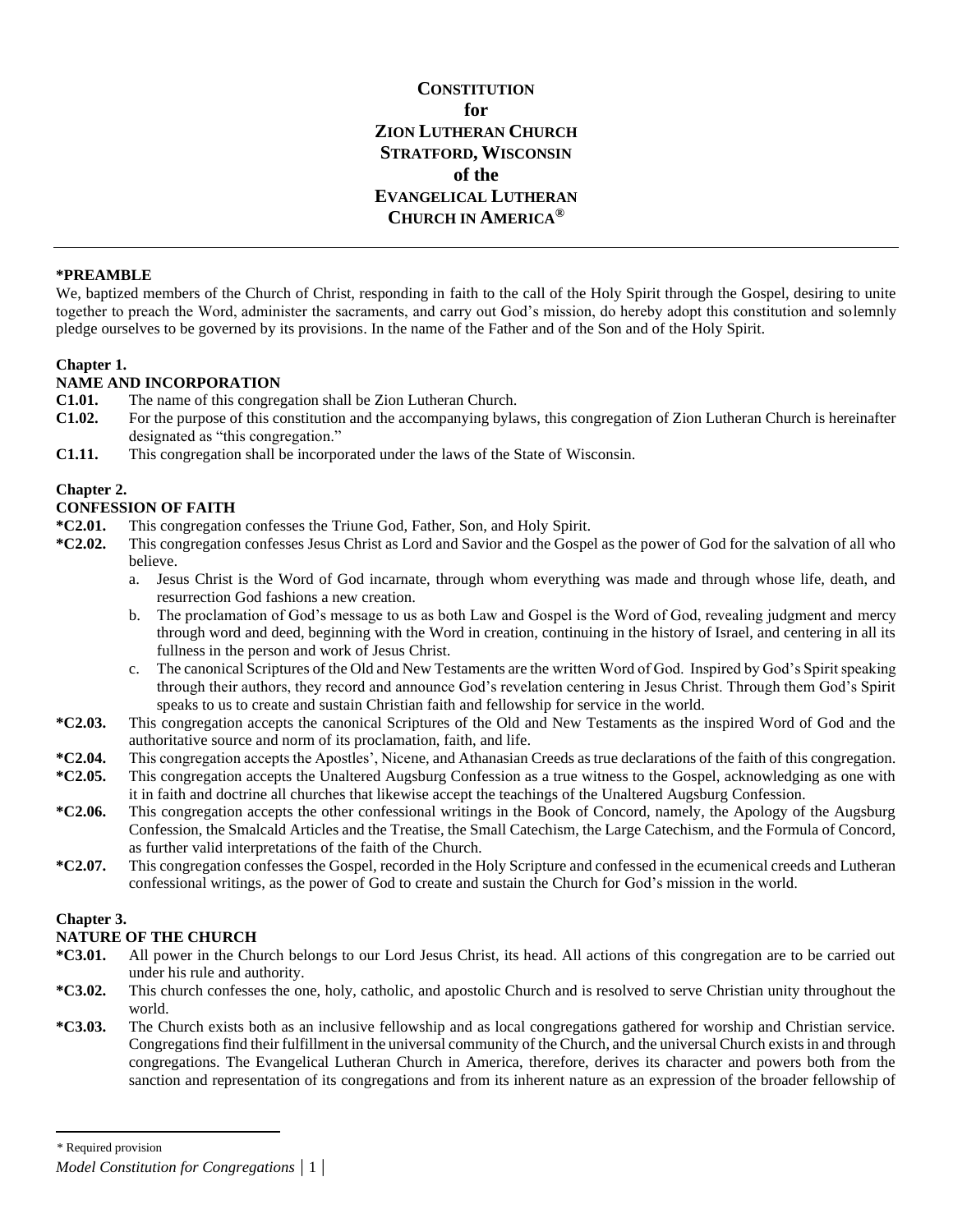the faithful. In length, it acknowledges itself to be in the historic continuity of the communion of saints; in breadth, it expresses the fellowship of believers and congregations in our day.

- **\*C3.04.** This church, inspired and led by the Holy Spirit, participates in The Lutheran World Federation as a global communion of churches, engaging in faithful witness to the gospel of Jesus Christ and in service for the sake of God's mission in the world.
- **\*C3.05.** The name Evangelical Lutheran Church in America (ELCA or "this church") as used herein refers in general references to this whole church, including its three expressions: congregations, synods, and the churchwide organization. The name Evangelical Lutheran Church in America is also the name of the corporation of the churchwide organization to which specific references may be made herein.

## **Chapter 4.**

## **STATEMENT OF PURPOSE**

- **\*C4.01.** The Church is a people created by God in Christ, empowered by the Holy Spirit, called and sent to bear witness to God's creative, redeeming, and sanctifying activity in the world.
- **\*C4.02.** To participate in God's mission, this congregation as a part of the Church shall:
	- a. Worship God in proclamation of the Word and administration of the sacraments and through lives of prayer, praise, thanksgiving, witness, and service.
	- b. Proclaim God's saving Gospel of justification by grace for Christ's sake through faith alone, according to the apostolic witness in the Holy Scripture, preserving and transmitting the Gospel faithfully to future generations.
	- c. Carry out Christ's Great Commission by reaching out to all people to bring them to faith in Christ and by doing all ministry with a global awareness consistent with the understanding of God as Creator, Redeemer, and Sanctifier of all.
	- d. Serve in response to God's love to meet human needs, caring for the sick and the aged, advocating dignity and justice for all people, working for peace and reconciliation among the nations, standing with the poor and powerless, and committing itself to their needs.
	- e. Nurture its members in the Word of God so as to grow in faith and hope and love, to see daily life as the primary setting for the exercise of their Christian calling, and to use the gifts of the Spirit for their life together and for their calling in the world.
	- f. Manifest the unity given to the people of God by living together in the love of Christ and by joining with other Christians in prayer and action to express and preserve the unity which the Spirit gives.
- **\*C4.03.** To fulfill these purposes, this congregation shall:
	- a. Provide services of worship at which the Word of God is preached and the sacraments are administered.
	- b. Provide pastoral care and assist all members to participate in this ministry.
	- c. Challenge, equip, and support all members in carrying out their calling in their daily lives and in their congregation.
	- d. Teach the Word of God.
	- e. Witness to the reconciling Word of God in Christ, reaching out to all people.
	- f. Respond to human need, work for justice and peace, care for the sick and the suffering, and participate responsibly in society.
	- g. Motivate its members to provide financial support for this congregation's ministry and the ministry of the other expressions of the Evangelical Lutheran Church in America.
	- h. Foster and participate in interdependent relationships with other congregations, the synod, and the churchwide organization of the Evangelical Lutheran Church in America.
	- i. Foster and participate in ecumenical relationships consistent with churchwide policy.
- **\*C4.04.** This congregation shall develop an organizational structure to be described in the bylaws. The Congregation Council shall prepare descriptions of the responsibilities of each committee, task force, or other organizational group and shall review their actions. Such descriptions shall be contained in continuing resolutions in the section on this congregation Committees.
- **\*C4.05.** This congregation shall adopt and periodically review a mission statement which will provide specific direction for its programs.
- **\*C4.06.** References herein to the nature of the relationship between the three expressions of this church—congregations, synods, and the churchwide organization—as being interdependent or as being in a partnership relationship describe the mutual responsibility of these expressions in God's mission and the fulfillment of the purposes of this church as described in this chapter, and do not imply or describe the creation of partnerships, co-ventures, agencies, or other legal relationships recognized in civil law.

# **Chapter 5.**

# **POWERS OF THIS CONGREGATION**

- **\*C5.01.** The powers of this congregation are those necessary to fulfill its purpose.
- **\*C5.02.** The powers of this congregation are vested in this congregation Meeting called and conducted as provided in this constitution and bylaws.
- **\*C5.03.** Only such authority as is delegated to the Congregation Council or other organizational units in this congregation's governing documents is recognized. All remaining authority is retained by this congregation. This congregation is authorized to: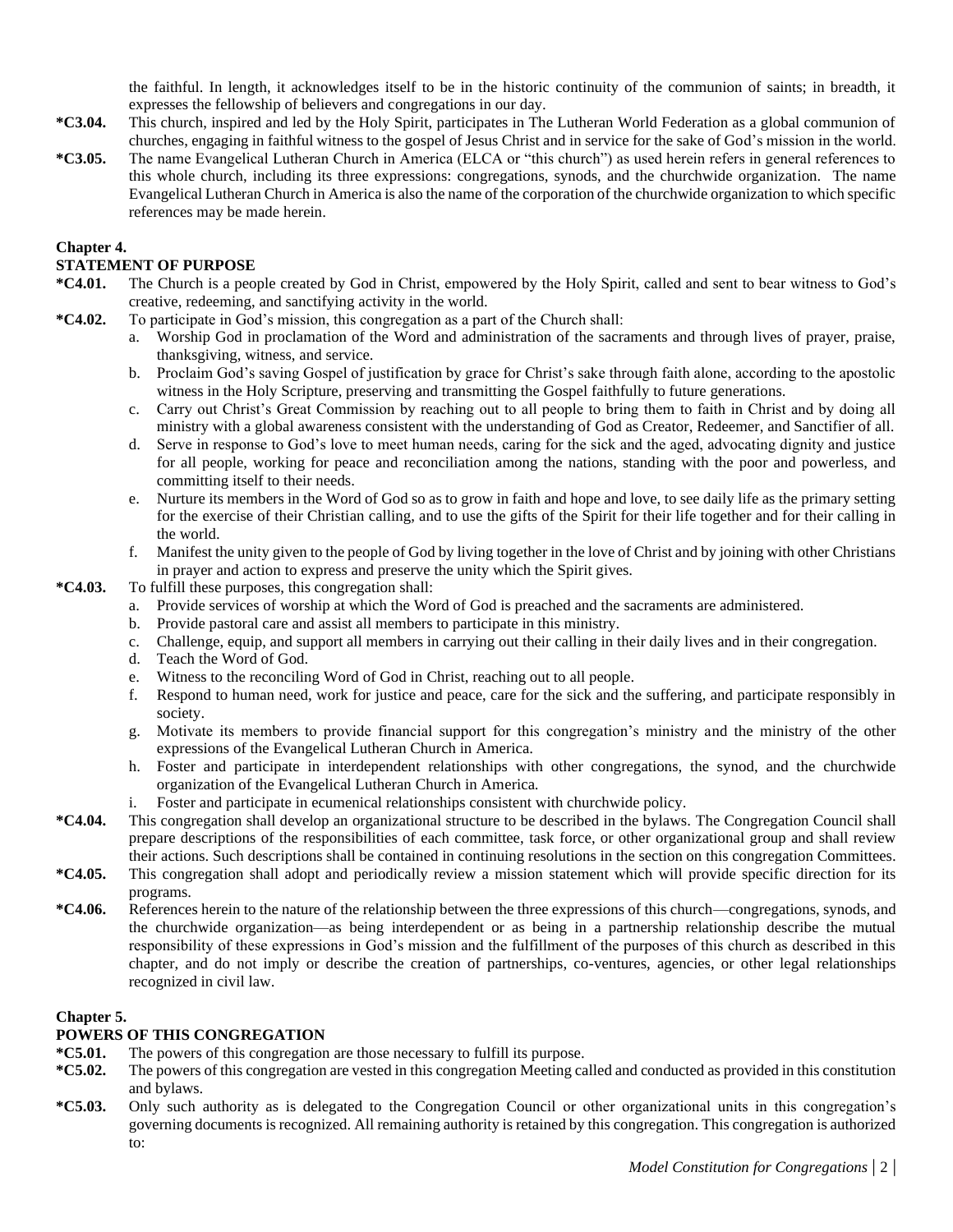- a. call a pastor as provided in Chapter 9;
- b. terminate the call of a pastor as provided in Chapter 9;
- c. call a minister of Word and Service;
- d. terminate the call of a minister of Word and Service in conformity with the constitution of the Evangelical Lutheran Church in America;
- e. adopt amendments to the constitution, as provided in Chapter 16, amendments to the bylaws, as specified in Chapter 17, and continuing resolutions, as provided in Chapter 18;
- f. approve the annual budget;
- g. acquire real and personal property by gift, devise, purchase, or other lawful means;
- h. hold title to and use its property for any and all activities consistent with its purpose;
- i. sell, mortgage, lease, transfer, or otherwise dispose of its property by any lawful means;
- j. elect its Congregation Council and require the members of the council to carry out their duties in accordance with the constitution, bylaws, and continuing resolutions; and
- k. terminate its relationship with the Evangelical Lutheran Church in America as provided in Chapter 6.
- **\*C5.04.** This congregation shall elect from among its voting members laypersons to serve as voting members of the Synod Assembly as well as persons to represent it at meetings of any conference, cluster, coalition, or other area subdivision of which it is a member. The number of persons to be elected by this congregation and other qualifications shall be as prescribed in guidelines established by the Northwest Synod of Wisconsin of the Evangelical Lutheran Church in America.
- **C5.05.** This congregation shall have a mission endowment fund administered by the Trust/Memorial Team that will operate as specified in this congregation's continuing resolutions. The purpose of the mission endowment fund is to provide for mission work beyond the operational budget of this congregation.

#### **Chapter 6.**

#### **CHURCH AFFILIATION**

- **\*C6.01.** This congregation shall be an interdependent part of the Evangelical Lutheran Church in America or its successor, and of the Northwest Synod of Wisconsin of the Evangelical Lutheran Church in America. This congregation is subject to the discipline of the Evangelical Lutheran Church in America.
- **\*C6.02.** This congregation accepts the Confession of Faith and agrees to the purposes of the Evangelical Lutheran Church in America and shall act in accordance with them.
- **\*C6.03.** This congregation acknowledges its relationship with the Evangelical Lutheran Church in America in which:
	- a. This congregation agrees to be responsible for its life as a Christian community.
	- b. This congregation pledges its financial support and participation in the life and mission of the Evangelical Lutheran Church in America.
	- c. This congregation agrees to call pastoral leadership from the roster of Ministers of Word and Sacrament of the Evangelical Lutheran Church in America in accordance with its call procedures except in special circumstances and with the approval of the bishop of the synod. These special circumstances are limited either to calling a candidate approved for the roster of Ministers of Word and Sacrament of the Evangelical Lutheran Church in America or to contracting for pastoral services with a minister of Word and Sacrament of a church body with which the Evangelical Lutheran Church in America officially has established a relationship of full communion.
	- d. This congregation agrees to consider ministers of Word and Service for call to other staff positions in this congregation according to the procedures of the Evangelical Lutheran Church in America.
	- e. This congregation agrees to file this constitution and any subsequent changes to this constitution with the synod for review to ascertain that all of its provisions are in agreement with the constitution and bylaws of the Evangelical Lutheran Church in America and with the constitution of the synod.
- **\*C6.04.** Affiliation with the Evangelical Lutheran Church in America is terminated as follows:
	- a. This congregation takes action to dissolve.
		- b. This congregation ceases to exist.
		- c. This congregation is removed from membership in the Evangelical Lutheran Church in America according to the procedures for discipline of the Evangelical Lutheran Church in America or in accordance with provision 9.23. of the constitution and bylaws of the Evangelical Lutheran Church in America.
		- d. The Northwest Synod of Wisconsin takes charge and control of the property of this congregation to hold, manage, and convey the same on behalf of the synod pursuant to †S13.24. of the synod constitution. This congregation shall have the right to appeal the decision to the next Synod Assembly.
		- e. This congregation follows the procedures outlined in \*C6.05.
- **\*C6.05.** This congregation may terminate its relationship with the Evangelical Lutheran Church in America by the following procedure:
	- a. A resolution indicating the intent to terminate its relationship must be adopted at two legally called and conducted special meetings of this congregation by a two-thirds vote of the voting members present at each meeting. The first such meeting may be held no sooner than 30 days after written notice of the meeting is received by the bishop of the synod, during which time this congregation shall consult with the bishop and the bishop's designees, if any. The times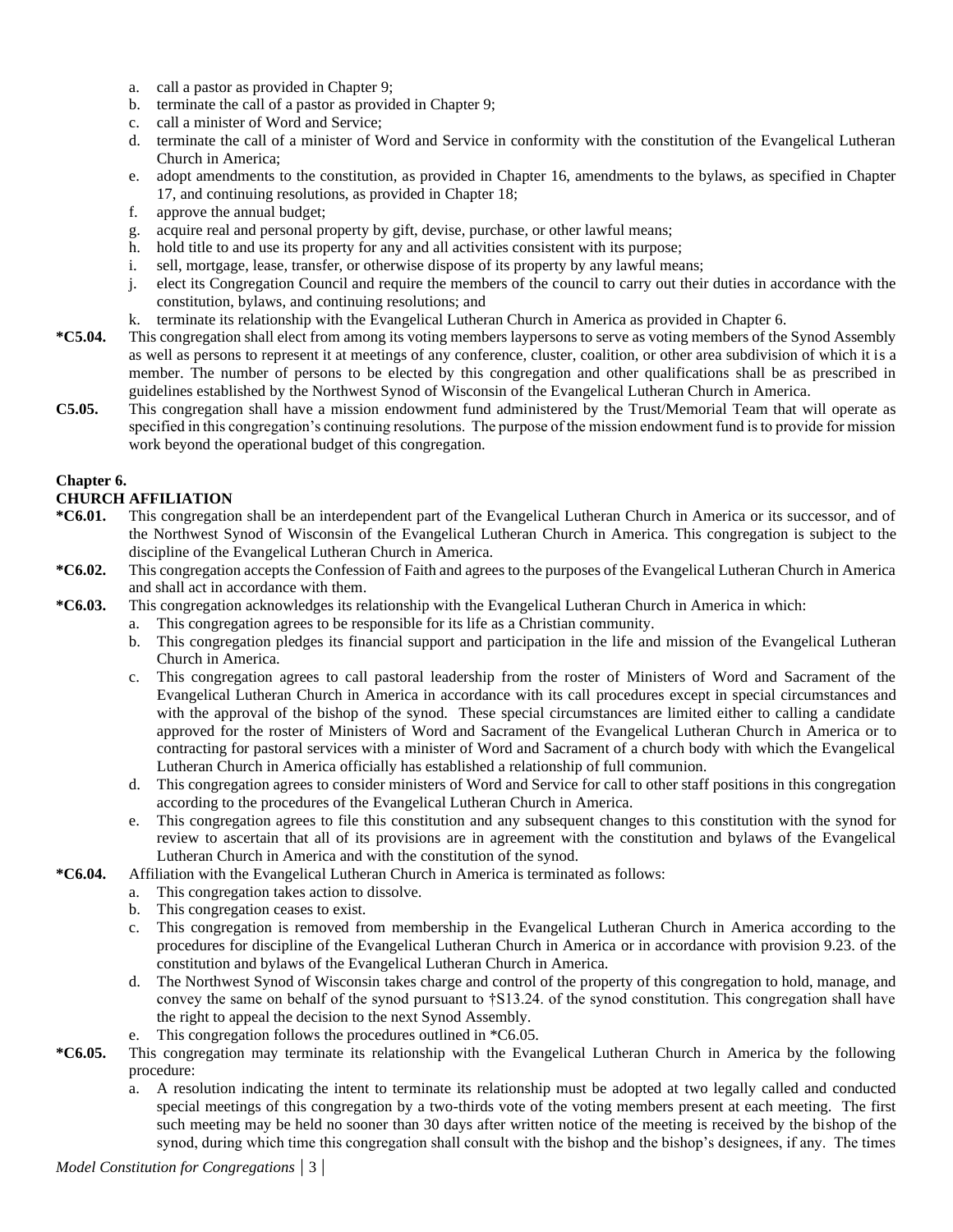and manner of the consultation shall be determined by the bishop in consultation with the Congregation Council. Unless he or she is a voting member of this congregation, the bishop and the bishop's designees, if any, shall have voice but not vote at the first meeting.

- b. Within 10 days after the resolution has been voted upon at the first meeting, the secretary of this congregation shall submit a copy of the resolution to the bishop, attesting that the special meeting was legally called and conducted and certifying the outcome of the vote, and shall send copies of the resolution and certification to voting members of this congregation.
- c. If the resolution was adopted by a two-thirds vote of the voting members present at the first meeting, the bishop of the synod and this congregation shall continue in consultation, as specified in paragraph a. above, during a period of at least 90 days after receipt by the bishop of the attestation and certification as specified in paragraph b. above.
- d. If this congregation, after such consultation, is still considering termination of its relationship with this church, such action may be taken at a legally called and conducted special meeting by a two-thirds vote of the voting members present. Notice of the second meeting shall be sent to all voting members and to the bishop at least 10 days in advance of the meeting. Unless he or she is a voting member of this congregation, the bishop and the bishop's designees, if any, shall have voice but not vote at the second meeting.
- e. Within 10 days after the resolution has been voted upon, the secretary of this congregation shall submit a copy of the resolution to the bishop, attesting that the second special meeting was legally called and conducted and certifying the outcome of the vote, and shall send copies of the resolution and certification to the voting members of this congregation. If the resolution was adopted by a two-thirds vote of the voting members present at the second meeting, the relationship between this congregation and this church shall be terminated subject to Synod Council approval as required by paragraphs f. and g. below.
- f. Unless this notification to the bishop also certifies that this congregation has voted to affiliate with another Lutheran denomination, this congregation shall be deemed an independent or non-Lutheran church, in which case \*C7.04. shall apply.
- g. This congregation shall abide by these covenants by and among the three expressions of this church:
	- 1) Congregations seeking to terminate their relationship with this church which fail or refuse to comply with each of the foregoing provisions in \*C6.05. shall be required to receive Synod Council approval before terminating their membership in this church.
	- 2) Congregations which had been members of the Lutheran Church in America shall be required, in addition to complying with the foregoing provisions in \*C6.05., to receive synod approval before terminating their membership in this church.
	- 3) Congregations established by the Evangelical Lutheran Church in America shall be required, in addition to complying with the foregoing provisions in \*C6.05., to satisfy all financial obligations to this church and receive Synod Council approval before terminating their membership in this church.
- h. If this congregation fails to achieve the required two-thirds vote of voting members present at this congregation's first meeting as specified in paragraph a. above or fails to achieve the required two-thirds vote of voting members present at this congregation's second meeting as specified in paragraph d. above, another attempt to consider termination of relationship with this church must follow all requirements of \*C6.05. and may begin no sooner than six months after the meeting at which the two-thirds vote was not achieved.
- **\*C6.06.** If this congregation considers relocation, it shall confer with the bishop of the synod in which it is territorially located and the appropriate unit of the churchwide organization before any steps are taken leading to such action. The approval of the Synod Council shall be received before any such action is taken.
- **\*C6.07.** If this congregation considers developing an additional site to be used regularly for worship, it shall confer with the bishop of the synod in which it is territorially located and the appropriate unit of the churchwide organization before any steps are taken leading to such action.

# **Chapter 7.**

# **PROPERTY OWNERSHIP**

- **\*C7.01.** If this congregation ceases to exist, title to undisposed property shall pass to the Northwest Synod of Wisconsin of the Evangelical Lutheran Church in America.
- **\*C7.02.** If this congregation is removed from membership in the Evangelical Lutheran Church in America according to its procedure for discipline or pursuant to 9.23. of the constitution and bylaws of the Evangelical Lutheran Church in America, title to property shall continue to reside in this congregation.
- **\*C7.03.** If the voting members of this congregation present at a legally called and conducted special meeting of this congregation vote to transfer to another Lutheran church body, title to property shall continue to reside in this congregation, provided the process for termination of relationship in \*C6.05. has been followed. Before this congregation takes action to transfer to another Lutheran church body, it shall consult with representatives of the Northwest Synod of Wisconsin.
- **\*C7.04.** If the voting members of this congregation present at a legally called and conducted special meeting of this congregation vote to become independent or relate to a non-Lutheran church body and have followed the process for termination of relationship in \*C6.05., title to property of this congregation shall continue to reside in this congregation only with the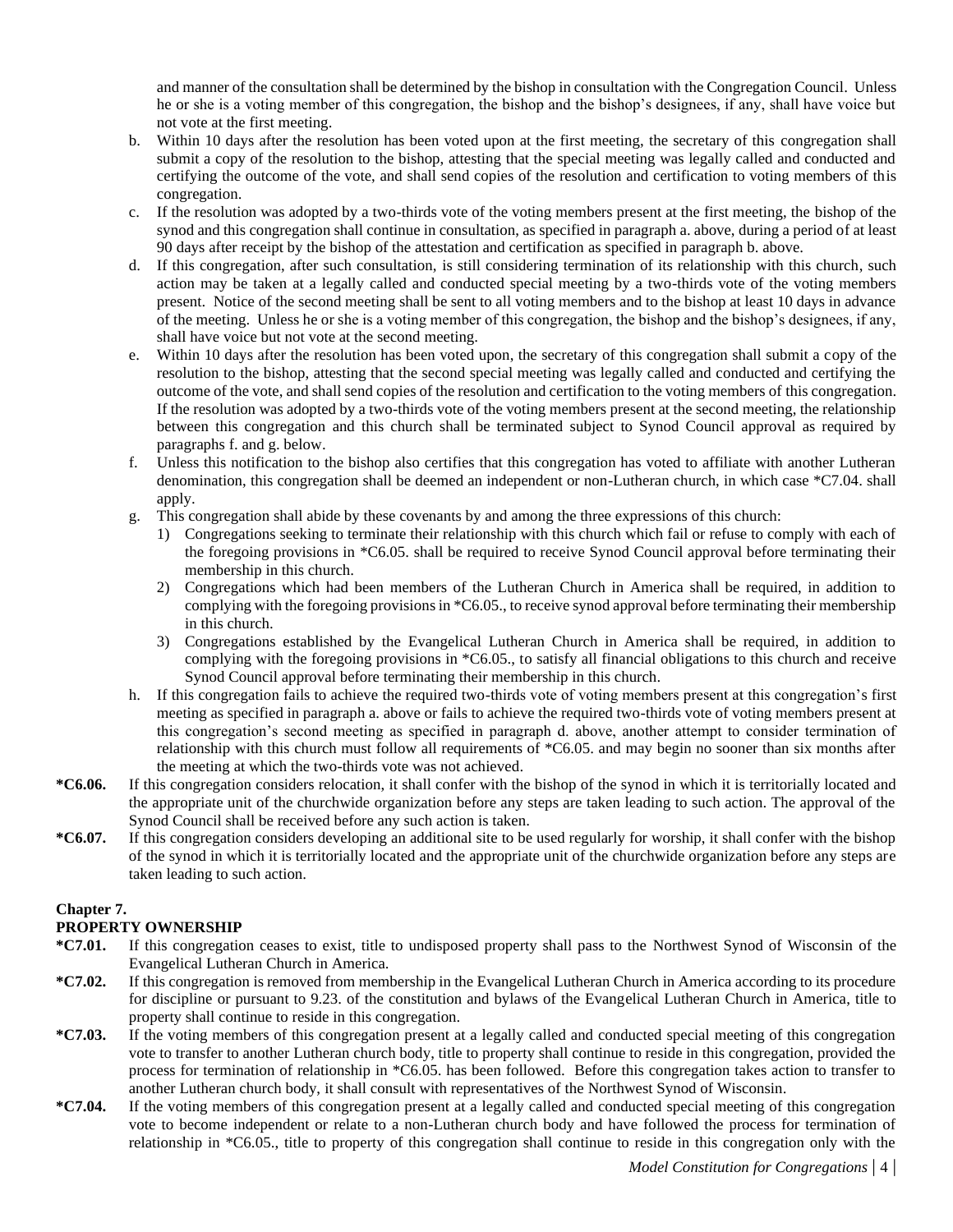consent of the Synod Council. The Synod Council, after consultation with this congregation by the process established by the synod, may give approval to the request to become independent or to relate to a non-Lutheran church body, in which case title shall remain with the majority of this congregation. If the Synod Council fails to give such approval, title shall remain with those members who desire to continue as a congregation of the Evangelical Lutheran Church in America. In neither case does title to this congregation's property transfer to the synod

- **\*C7.05.** Notwithstanding the provisions of \*C7.02. and \*C7.03. above, where this congregation has received property from the synod pursuant to a deed or other instrument containing restrictions under provision 9.71.a. of the *Constitution, Bylaws, and Continuing Resolutions of the Evangelical Lutheran Church in America*, this congregation accepts such restrictions and:
	- a. Shall not transfer, encumber, mortgage, or in any way burden or impair any right, title, or interest in the property without prior approval of the Synod Council.
	- b. Shall—upon written demand by the Synod Council, pursuant to †S13.23. of the constitution of the Northwest Synod of Wisconsin—reconvey and transfer all right, title, and interest in the property to the synod.

# **Chapter 8.**

#### **MEMBERSHIP**

- **\*C8.01.** Members of this congregation shall be those baptized persons on the roll of this congregation at the time that this constitution is adopted and those who are admitted thereafter and who have declared and maintain their membership in accordance with the provisions of this constitution and its bylaws.
- **\*C8.02.** Members shall be classified as follows:
	- a. *Baptized* members are those persons who have been received by the Sacrament of Holy Baptism in this congregation, or, having been previously baptized in the name of the Triune God, have been received by certificate of transfer from other Lutheran congregations or by affirmation of faith.
	- b. *Confirmed* members are baptized persons who have been confirmed in this congregation, those who have been received by adult baptism or by transfer as confirmed members from other Lutheran congregations, or baptized persons received by affirmation of faith.
	- c. *Voting* members are confirmed members. Such confirmed members, during the current or preceding calendar year, shall have communed in this congregation and shall have made a contribution of record to this congregation. Members of this congregation who have satisfied these basic standards shall have the privilege of voice and vote at every regular and special meeting of this congregation as well as the other rights and privileges ascribed to voting members by the provisions of this constitution and its bylaws. They shall not have voted as a seasonal member of another congregation of this church in the previous two calendar months.
	- d. *Associate* members are persons holding membership in other ELCA congregations who wish to retain such membership but desire to participate in the life and mission of this congregation. These individuals have all the privileges and duties of membership except voting rights or other rights and privileges ascribed to voting members by the provisions of this constitution and its bylaws.
	- e. *Seasonal* members are voting members of other congregations of this church who wish to retain such membership but desire to participate in the life and mission of this congregation, including exercising limited voting rights in this congregation. The Congregation Council may grant seasonal membership to such persons provided that this congregation is a member of a synod where the Synod Council has approved seasonal member voting on its territory. Such seasonal members shall have all the privileges and duties of voting members except that:
		- 1) they shall not be eligible for elected office in, or for membership on the Congregation Council or on a call committee of, this congregation;
		- 2) they shall not have the right to vote on any matter concerning or affecting the call or termination of call of any minister of this congregation;
		- 3) they shall not have the right to vote on any matter concerning or affecting the affiliation of this congregation with this church;
		- 4) they shall not be eligible to serve as voting members from this congregation of the Synod Assembly or the Churchwide Assembly;
		- 5) they shall not, even if otherwise permitted by this congregation, vote by proxy or by absentee ballot; and
		- 6) they shall not, within any two calendar month period, exercise voting rights in this congregation and in this congregation where they remain voting members.

# **\*C8.03.** All applications for confirmed membership shall be submitted to and shall require the approval of the Congregation Council.

- **\*C8.04.** It shall be the privilege and duty of members of this congregation to:
	- a. make regular use of the means of grace, both Word and sacraments;
	- b. live a Christian life in accordance with the Word of God and the teachings of the Lutheran church; and
	- c. support the work of this congregation, the synod, and the churchwide organization of the Evangelical Lutheran Church in America through contributions of their time, abilities, and financial support as biblical stewards.
- **\*C8.05.** Membership in this congregation shall be terminated by any of the following:
	- a. death;
		- b. resignation;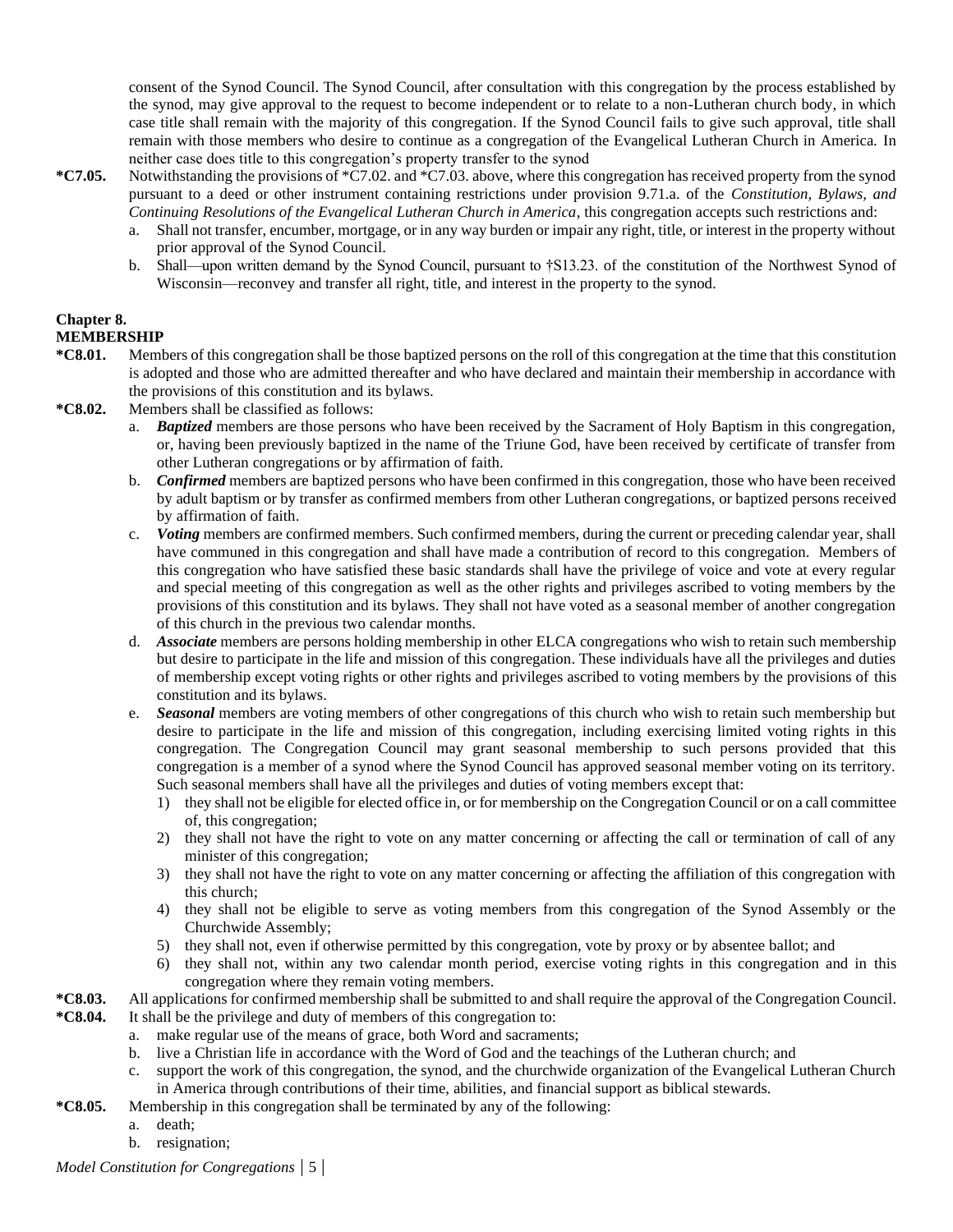- c. transfer or release;
- d. disciplinary action in accordance with Chapter 20 of the constitution and bylaws of the Evangelical Lutheran Church in America; or

e. removal from the roll due to inactivity in accordance with the provisions of this constitution and its bylaws. Such persons who have been removed from the roll of members shall remain persons for whom the Church has a continuing pastoral concern.

#### **Chapter 9.**

## **ROSTERED MINISTER**

- **\*C9.01.** Authority to call a pastor shall be in this congregation by at least a two-thirds vote of voting members present and voting at a meeting legally called for that purpose. Before a call is issued, the officers, or a committee elected by the Congregation Council to recommend the call, shall seek the advice and help of the bishop of the synod.
- **\*C9.02.** Only a member of the roster of Ministers of Word and Sacrament of the Evangelical Lutheran Church in America or a candidate for the roster of Ministers of Word and Sacrament who has been recommended for this congregation by the synod bishop may be called as a pastor of this congregation.
- **\*C9.03.** Consistent with the faith and practice of the Evangelical Lutheran Church in America,
	- a. Every minister of Word and Sacrament shall:
		- 1) preach the Word;
		- 2) administer the sacraments;
		- 3) conduct public worship;
		- 4) provide pastoral care;
		- 5) seek out and encourage qualified persons to prepare for the ministry of the Gospel;
		- 6) impart knowledge of this church and its wider ministry through available channels of effective communication;
		- 7) witness to the Kingdom of God in the community, in the nation, and abroad; and
		- 8) speak publicly to the world in solidarity with the poor and oppressed, calling for justice and proclaiming God's love for the world.
	- b. Each pastor with a congregational call shall, within this congregation:
		- 1) offer instruction, confirm, marry, visit the sick and distressed, and bury the dead;
		- 2) relate to all schools and organizations of this congregation;
		- 3) install regularly elected members of the Congregation Council;
		- 4) with the council, administer discipline;
		- 5) endeavor to increase the support given by this congregation to the work of the churchwide organization and of the Northwest Synod of Wisconsin; and
		- 6) encourage adherence to covenantal relationship with this church as expressed in the *Constitutions, Bylaws, and Continuing Resolutions of the Evangelical Lutheran Church in America.*
- **\*C9.04.** The specific duties of the pastor, compensation, and other matters pertaining to the service of the pastor shall be included in a letter of call, which shall be attested by the bishop of the synod.
- **\*C9.05.** The provisions for termination of the mutual relationship between a minister of Word and Sacrament and this congregation shall be as follows:
	- a. The call of this congregation, when accepted by a pastor, shall constitute a continuing mutual relationship and commitment, which shall be terminated only by the pastor's death or, following consultation with the synod bishop, for the following reasons:
		- 1) mutual agreement to terminate the call or the completion of a call for a specific term;
		- 2) resignation of the pastor, which shall become effective, unless otherwise agreed, no later than 30 days after the date on which it was submitted;
		- 3) inability to conduct the pastoral office effectively in this congregation in view of local conditions;
		- 4) physical disability or mental incapacity of the pastor;
		- 5) suspension of the pastor through discipline for more than three months;
		- 6) resignation or removal of the pastor from the roster of Ministers of Word and Sacrament of this church;
		- 7) termination of the relationship between this church and this congregation;
		- 8) dissolution of this congregation or the termination of a parish arrangement; or
		- 9) suspension of this congregation through discipline for more than six months.
	- b. When allegations of physical disability or mental incapacity of the pastor under paragraph a.4) above, or ineffective conduct of the pastoral office under paragraph a.3) above, have come to the attention of the bishop of this synod,
		- 1) the bishop in his or her sole discretion may investigate such conditions personally together with a committee of two rostered ministers and one layperson, or
		- 2) when such allegations have been brought to the synod's attention by an official recital of allegations by the Congregation Council or by a petition signed by at least one-third of the voting members of this congregation, the bishop personally shall investigate such conditions together with a committee of two rostered ministers and one layperson.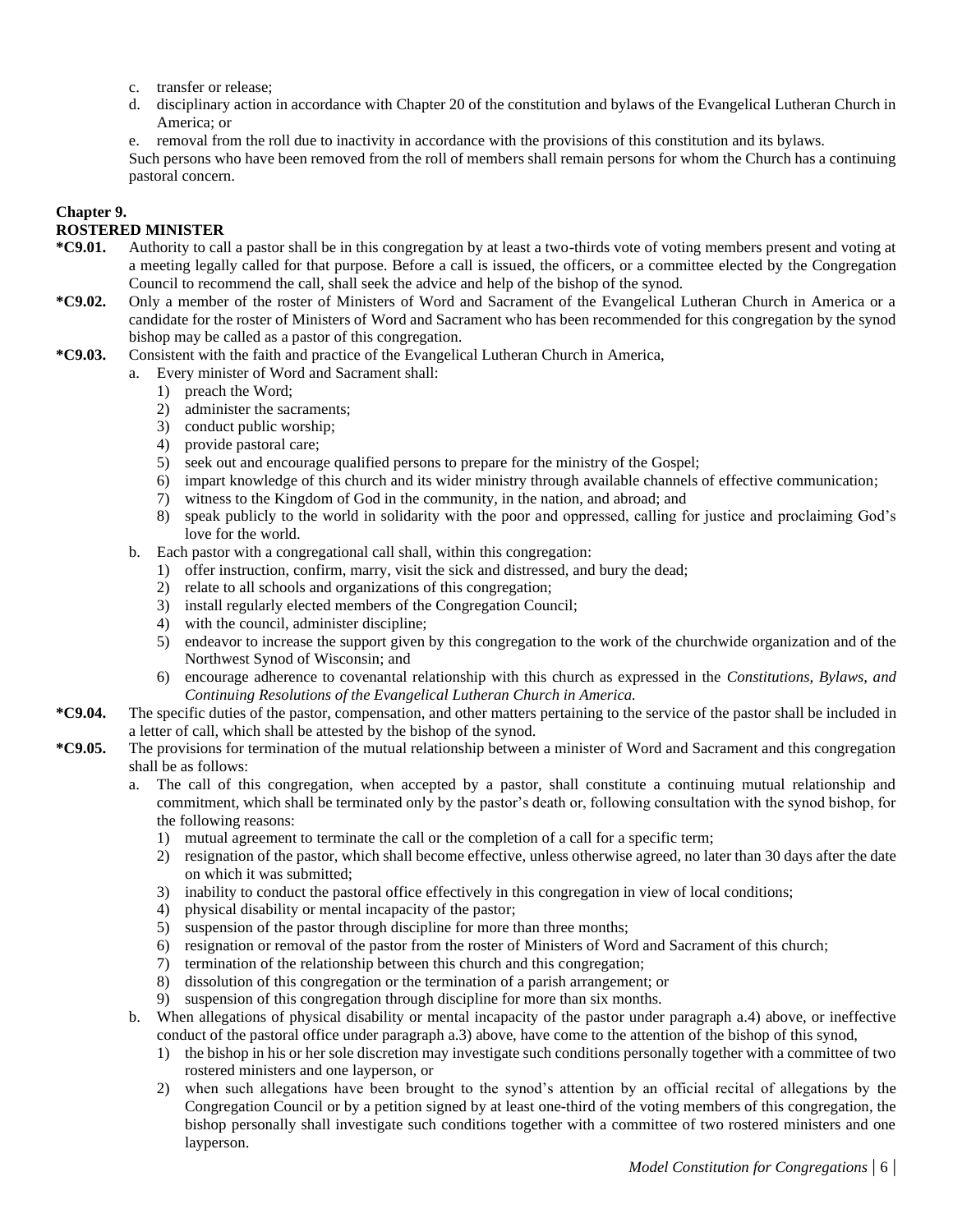- c. In case of alleged physical disability or mental incapacity under paragraph a.4) above, the bishop's committee shall obtain and document competent medical opinion concerning the pastor's condition. When a disability or incapacity is evident to the committee, the bishop of this synod may declare the pastorate vacant. When the pastorate is declared vacant, the Synod Council shall list the pastor on the roster of Ministers of Word and Sacrament with disability status. Upon removal of the disability and the restoration of the pastor to health, the bishop shall take steps to enable the pastor to resume the ministry, either in this congregation last served or in another appropriate call.
- d. In the case of alleged local difficulties that imperil the effective functioning of this congregation under paragraph a.3) above, the bishop's committee shall endeavor to hear from all concerned persons, after which the bishop together with the committee shall present their recommendations first to the pastor and then to this congregation. The recommendations of the bishop's committee must address whether the pastor's call should come to an end and, if so, may suggest appropriate severance arrangements. The committee may also propose other actions that should be undertaken by this congregation and by the pastor, if appropriate. If the pastor and congregation agree to carry out such recommendations, no further action need be taken by the synod.
- e. If either party fails to assent to the recommendations of the bishop's committee concerning the pastor's call, this congregation may dismiss the pastor only at a legally called meeting after consultation with the bishop, either (a) by a two-thirds vote of the voting members present and voting where the bishop and the committee did not recommend termination of the call, or (b) by a majority vote of the voting members present and voting where the bishop and the committee recommended termination of the call.
- f. If, in the course of proceedings described in paragraph c. or paragraph d. above, the bishop's committee concludes that there may be grounds for discipline, the committee shall make recommendations concerning disciplinary action in accordance with the provisions of this church's constitution, bylaws, and continuing resolutions.
- **\*C9.06.** At a time of pastoral vacancy, an interim pastor shall be appointed by the bishop of the synod with the consent of this congregation or the Congregation Council.
- **\*C9.07.** During the period of service, an interim pastor shall have the rights and duties in this congregation of a regularly called pastor and may delegate the same in part to a supply pastor with the consent of the bishop of the synod and this congregation or Congregation Council. The interim pastor and any rostered minister providing assistance shall refrain from exerting influence in the selection of a pastor. Unless previously agreed upon by the Synod Council, an interim pastor is not available for a regular call to this congregation served.
- **\*C9.08.** This congregation shall make satisfactory settlement of all financial obligations to a former pastor before calling a successor. A pastor shall make satisfactory settlement of all financial obligations to this congregation before beginning service in a call to another congregation or employment in another ministry setting.
- **\*C9.09.** When a pastor is called to serve in company with another pastor or pastors, the privileges and responsibilities of each pastor shall be specified in documents to accompany the call and to be drafted in consultation involving the pastors, the Congregation Council, and the bishop of the synod. As occasion requires, the documents may be revised through a similar consultation.
- **\*C9.11.** With the approval of the bishop of the synod, this congregation may depart from \*C9.05.a. and call a pastor for a specific term. Details of such calls shall be in writing setting forth the purpose and conditions involved. Prior to the completion of a term, the bishop or a designated representative of the bishop shall meet with the pastor and representatives of this congregation for a review of the call. Such a call may also be terminated before its expiration in accordance with the provisions of \*C9.05.a.
- **\*C9.12.** The pastor of this congregation:
	- a. shall keep accurate parochial records of all baptisms, confirmations, marriages, burials, communicants, members received, members dismissed, or members excluded from this congregation;
	- b. shall submit a summary of such statistics annually to the synod; and
	- c. shall become a member of this congregation upon receipt and acceptance of the letter of call. In a parish of multiple congregations, the pastor shall hold membership in one of this congregations.
- **\*C9.13.** The pastor(s) shall submit a report of his or her ministry to the bishop of the synod at least 90 days prior to each regular meeting of the Synod Assembly.
- **\*C9.14.** The parochial records of this congregation shall be maintained by the pastor and shall remain the property of this congregation. The secretary of this congregation shall attest in writing to the bishop of this synod that such records have been placed in his or her hands in good order by a departing pastor before the installation of that pastor in another call or approval of a request for change in roster status.
- **C9.15.** Under special circumstances, subject to the approval of the synod bishop and the concurrence of this congregation, a minister of Word and Sacrament of a church body with which the Evangelical Lutheran Church in America officially has established a relationship of full communion may serve temporarily as pastor of this congregation under a contract between this congregation and the pastor in a form proposed by the synod bishop and approved by this congregation.
- **\*C9.21.** Authority to call a deacon shall be in this congregation by at least a two-thirds vote of voting members present and voting at a meeting legally called for that purpose. Before a call is issued, the officers, or a committee elected by the Congregation Council to recommend the call, shall seek the advice and help of the bishop of the synod.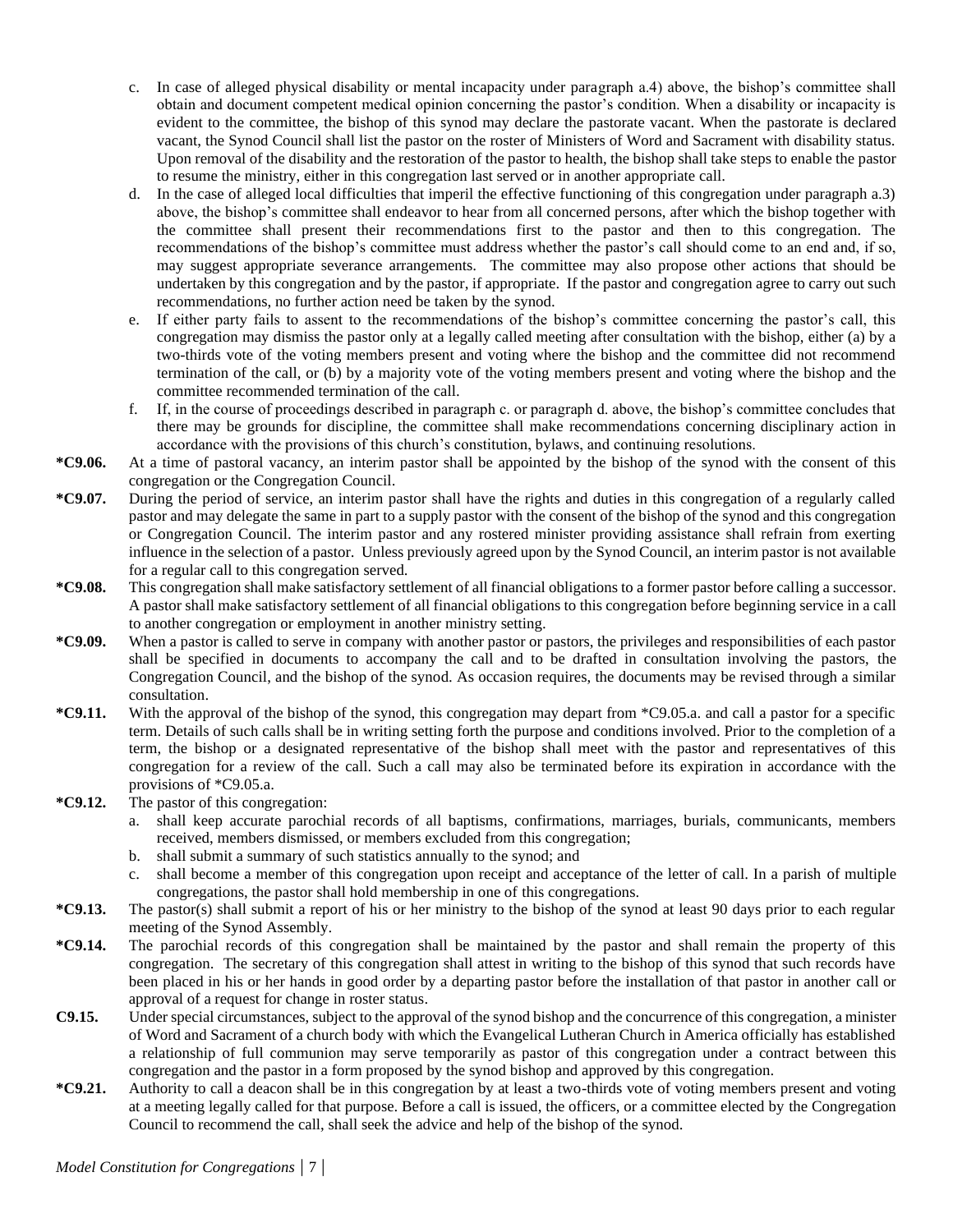- **\*C9.22.** Only a member of the roster of Ministers of Word and Service of the Evangelical Lutheran Church in America or a candidate for the roster of Ministers of Word and Service who has been recommended for this congregation by the synod bishop may be called as a deacon of this congregation.
- **\*C9.23.** Consistent with the faith and practice of the Evangelical Lutheran Church in America, every minister of Word and Service shall:
	- a. Be rooted in the Word of God, for proclamation and service;
	- b. Advocate a prophetic diakonia that commits itself to risk-taking and innovative service on the frontiers of the Church's outreach, giving particular attention to the suffering places in God's world;
	- c. Speak publicly to the world in solidarity with the poor and oppressed, calling for justice and proclaiming God's love for the world, witnessing to the realm of God in the community, the nation, and abroad;
	- d. Equip the baptized for ministry in God's world that affirms the gifts of all people;
	- e. Encourage mutual relationships that invite participation and accompaniment of others in God's mission;
	- f. Practice stewardship that respects God's gift of time, talents, and resources;
	- g. Be grounded in a gathered community for ongoing diaconal formation;
	- h. Share knowledge of this church and its wider ministry of the gospel and advocate for the work of all expressions of this church; and
	- i. Identify and encourage qualified persons to prepare for ministry of the gospel.
- **\*C9.24.** The specific duties of the deacon, compensation, and other matters pertaining to the service of the deacon shall be included in a letter of call, which shall be attested by the bishop of the synod.
- **\*C9.25.** The provisions for termination of the mutual relationship between a minister of Word and Service and a congregation shall be as follows:
	- a. The call of this congregation, when accepted by a deacon, shall constitute a continuing mutual relationship and commitment, which shall be terminated only by the deacon's death or, following consultation with the synod bishop, for the following reasons:
		- 1) mutual agreement to terminate the call or the completion of a call for a specific term;
		- 2) resignation of the deacon, which shall become effective, unless otherwise agreed, no later than 30 days after the date on which it was submitted;
		- 3) inability to conduct the ministry of Word and Service effectively in this congregation in view of local conditions;
		- 4) physical disability or mental incapacity of the deacon;
		- 5) suspension of the deacon through discipline for more than three months;
		- 6) resignation or removal of the deacon from the roster of Ministers of Word and Service of this church;
		- 7) termination of the relationship between this church and this congregation;
		- 8) dissolution of this congregation or the termination of a parish arrangement; or
		- 9) suspension of this congregation through discipline for more than six months.
	- b. When allegations of physical disability or mental incapacity of the deacon under paragraph a.4) above, or ineffective conduct of the office of minister of Word and Service under paragraph a.3) above, have come to the attention of the bishop of this synod,
		- 1) the bishop in his or her sole discretion may investigate such conditions personally together with a committee of two rostered ministers and one layperson, or
		- 2) when such allegations have been brought to the synod's attention by an official recital of allegations by the Congregation Council or by a petition signed by at least one-third of the voting members of this congregation, the bishop personally shall investigate such conditions together with a committee of two rostered ministers and one layperson.
	- c. In case of alleged physical disability or mental incapacity under paragraph a.4) above, the bishop's committee shall obtain and document competent medical opinion concerning the deacon's condition. When a disability or incapacity is evident to the committee, the bishop of this synod may declare the position vacant. When the position is declared vacant, the Synod Council shall list the deacon on the roster of Ministers of Word and Service with disability status. Upon removal of the disability and the restoration of the deacon to health, the bishop shall take steps to enable the deacon to resume the ministry, either in this congregation last served or in another appropriate call.
	- d. In the case of alleged local difficulties that imperil the effective functioning of this congregation under paragraph a.3) above, the bishop's committee shall endeavor to hear from all concerned persons, after which the bishop together with the committee shall present their recommendations first to the deacon and then to this congregation. The recommendations of the bishop's committee must address whether the deacon's call should come to an end and, if so, may suggest appropriate severance arrangements. The committee may also propose other actions that should be undertaken by this congregation and by the deacon, if appropriate. If the deacon and congregation agree to carry out such recommendations, no further action need be taken by the synod.
	- e. If either party fails to assent to the recommendations of the bishop's committee concerning the deacon's call, this congregation may dismiss the deacon only at a legally called meeting after consultation with the bishop, either (a) by a two-thirds vote of the voting members present and voting where the bishop and the committee did not recommend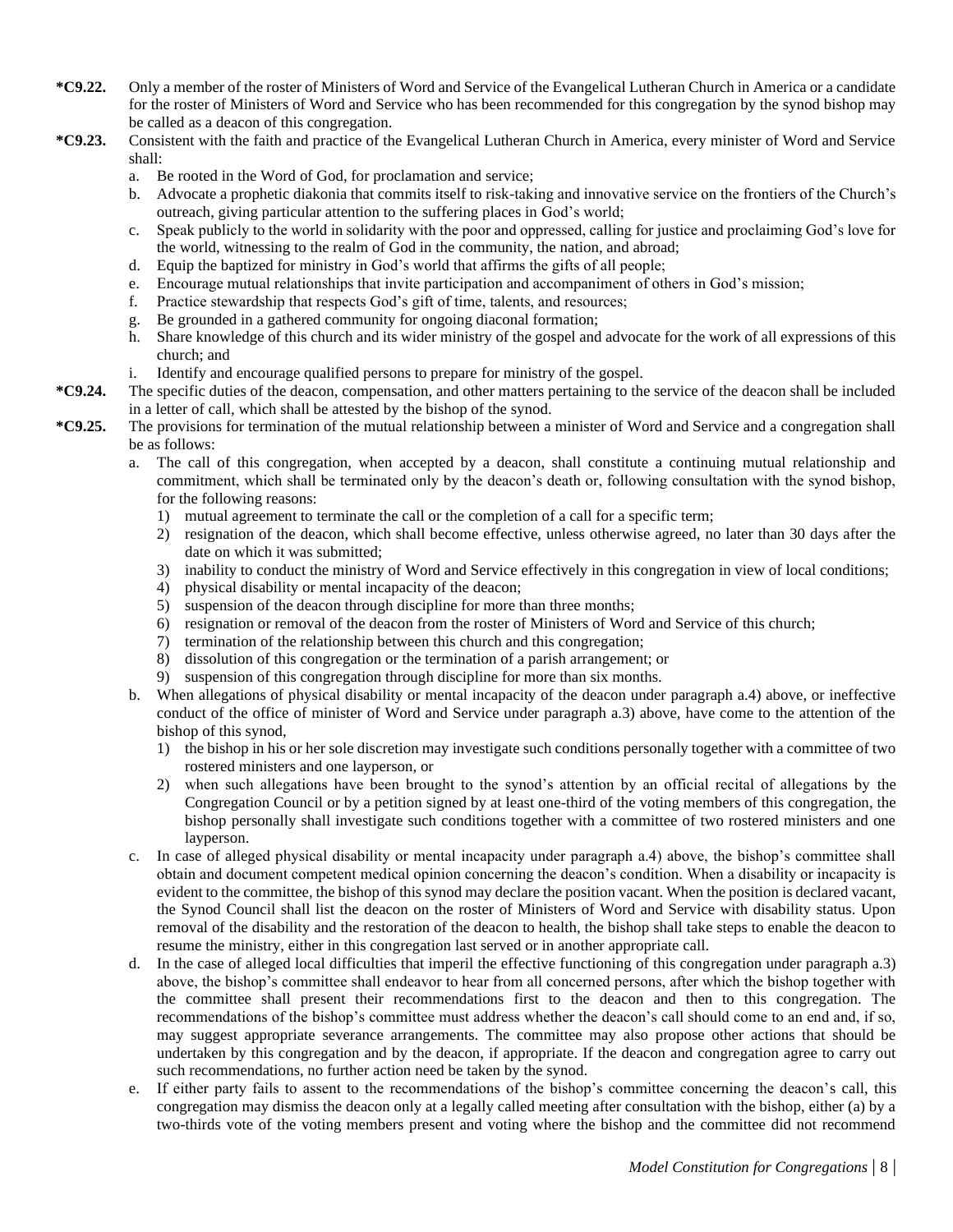termination of the call, or (b) by a majority vote of the voting members present and voting where the bishop and the committee recommended termination of the call.

- f. If, in the course of proceedings described in paragraph c. or paragraph d. above, the bishop's committee concludes that there may be grounds for discipline, the committee shall make recommendations concerning disciplinary action in accordance with the provisions of this church's constitution, bylaws, and continuing resolutions.
- **\*C9.26.** This congregation shall make satisfactory settlement of all financial obligations to a former deacon before calling a successor. A deacon shall make satisfactory settlement of all financial obligations to this congregation before beginning service in a call to another congregation or employment in another ministry setting.
- **\*C9.27.** When a deacon is called to serve in company with another rostered minister or other rostered ministers, the privileges and responsibilities of each rostered minister shall be specified in documents to accompany the call and to be drafted in consultation involving the rostered ministers, the Congregation Council, and the bishop of the synod. As occasion requires, the documents may be revised through a similar consultation.
- **\*C9.28.** With the approval of the bishop of the synod, this congregation may depart from \*C9.25.a. and call a deacon for a specific term. Details of such calls shall be in writing setting forth the purpose and conditions involved. Prior to the completion of a term, the bishop or a designated representative of the bishop shall meet with the deacon and representatives of this congregation for a review of the call. Such a call may also be terminated before its expiration in accordance with the provisions of \*C9.25.a.
- **\*C9.29.** The deacon shall become a member of this congregation upon receipt and acceptance of the letter of call. In a parish of multiple congregations, the deacon shall hold membership in one of this congregations.
- **\*C9.31.** The deacon(s) shall submit a report of his or her ministry to the bishop of the synod at least 90 days prior to each regular meeting of the Synod Assembly.

#### **Chapter 10.**

## **CONGREGATION MEETING**

- **C10.01.** This congregation shall have at least one regular meeting per year. The regular meeting(s) of this congregation shall be held at the time(s) specified in the bylaws. Consistent with the laws of the State of Wisconsin, the bylaws shall designate one regular meeting per year as the annual meeting of this congregation.
- **C10.02.** A special Congregation Meeting may be called by the pastor, the Congregation Council, or the president of this congregation, and shall be called by the president of this congregation upon the written request of ten percent of the voting members. The president of the Congregation Council shall call a special meeting upon request of the synod bishop. The call for each special meeting shall specify the purpose for which it is to be held, and no other business shall be transacted.
- **C10.03.** Notice of all meetings of this congregation shall be given at the services of worship on the preceding two consecutive Sundays and by mail or electronic means, as permitted by state law, to all voting members at least 10 days in advance of the date of the meeting.
- **C10.04.** Ten percent of the voting members shall constitute a quorum.
- **C10.05.** Voting by proxy or by absentee ballot shall not be permitted.
- **C10.06.** All actions approved by this congregation shall be by majority vote of those voting members present and voting, except as otherwise provided in this constitution or by state law.
- **C10.07.** *Robert's Rules of Order*, latest edition, shall govern parliamentary procedure of all meetings of this congregation.
- **C10.08.** This congregation may hold meetings by remote communication, including electronically and by telephone conference, as long as there is an opportunity for simultaneous aural communication. To the extent permitted by state law, notice of all meetings may be provided electronically.

# **Chapter 11.**

# **OFFICERS**

- **C11.01.** The officers of this congregation shall be a president, vice president, secretary, and treasurer.
	- a. Duties of the officers shall be specified in the bylaws.
	- b. The officers shall be voting members of this congregation.
	- c. Officers of this congregation shall serve similar offices of the Congregation Council and shall be voting members of the Congregation Council.
	- d. If the Congregation Council elects its officers, the president, vice president, and secretary shall be selected from the elected membership of the Congregation Council. If the treasurer is not selected from the elected membership of the Congregation Council, the treasurer shall have voice but not vote at the meetings of the Congregation Council.
- **C11.02.** The officers shall be elected by the Congregation Council by written ballot and shall serve for one year. The term shall begin on March 1 and end on the last day of February.
- **C11.03.** No officer shall hold more than one office at a time. No elected officer shall be eligible to serve more than two consecutive terms in the same office except the treasurer who may serve six consecutive years.

# **Chapter 12. CONGREGATION COUNCIL**

*Model Constitution for Congregations |* 9 |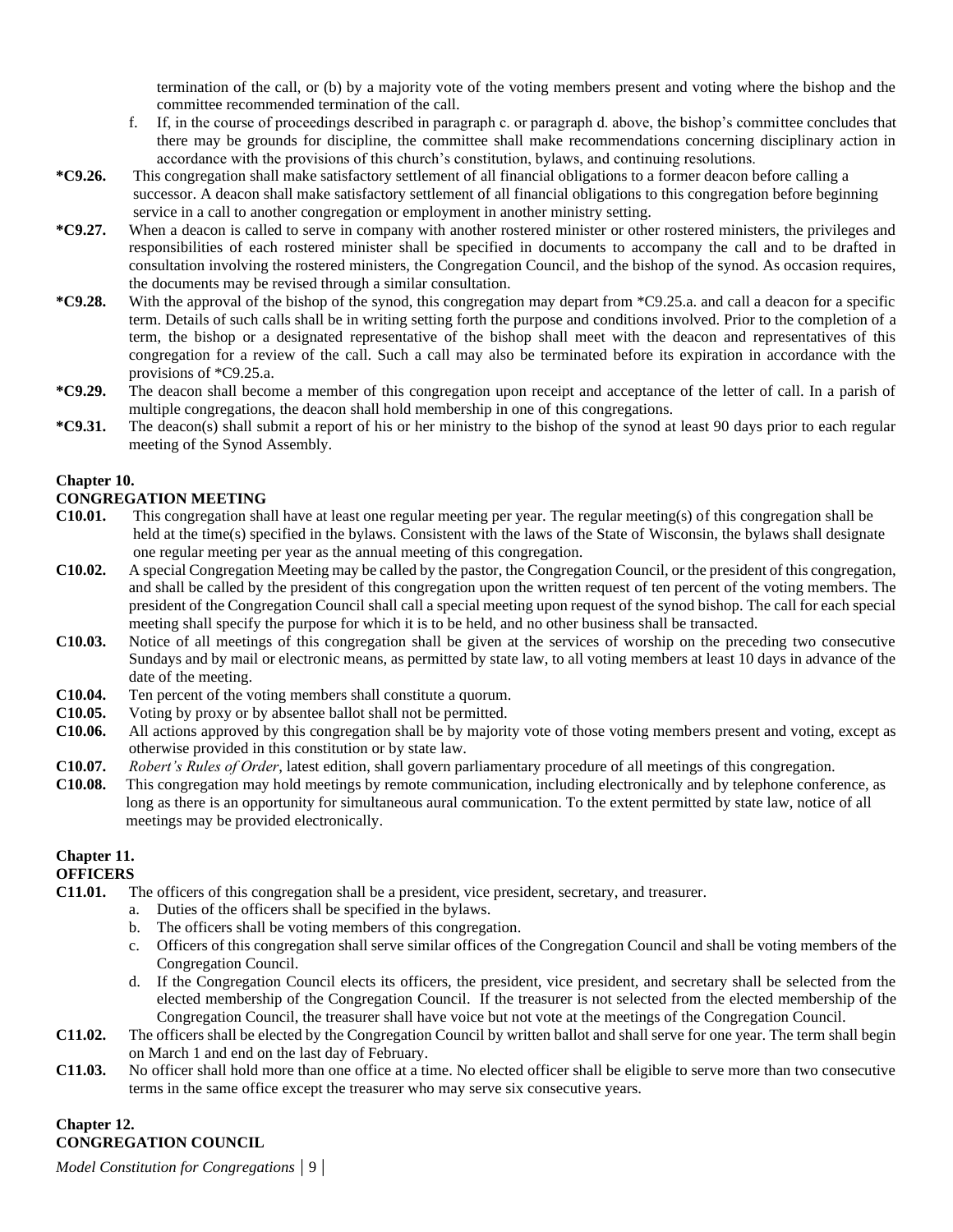- **C12.01.** The voting membership of the Congregation Council shall consist of the pastor and not more than thirteen nor fewer than nine members of this congregation, at least one of whom shall be a youth and at least one of whom shall be a young adult. Any voting member of this congregation may be elected, subject only to the limitation on the length of continuous service permitted in that office. A member's place on the Congregation Council shall be declared vacant if the member a) ceases to be a voting member of this congregation or b) is absent from four successive regular meetings of the Congregation Council without cause. Consistent with the laws of the state in which this congregation is incorporated, this congregation may adopt procedures for the removal of a member of the Congregation Council in other circumstances.
- **C12.02.** The members of the Congregation Council except the pastor shall be elected at the annual meeting of this congregation. Their term of office shall be for three years, with the term of office beginning on March 1 and ending on the last day of February. All Congregation Council members shall be installed at worship the Sunday prior to the date they assume office.
- **C12.03.** Should a member's place on the Congregation Council be declared vacant, the Congregation Council shall elect, by majority vote, a successor until the next annual meeting.
- **C12.04.** The Congregation Council shall have general oversight of the life and activities of this congregation, and in particular its worship life, to the end that everything be done in accordance with the Word of God and the faith and practice of the Evangelical Lutheran Church in America. The duties of the Congregation Council shall include the following:
	- a. To lead this congregation in stating its mission, to do long-range planning, to set goals and priorities, and to evaluate its activities in light of its mission and goals.
	- b. To seek to involve all members of this congregation in worship, learning, witness, service, and support.
	- c. To oversee and provide for the administration of this congregation to enable it to fulfill its functions and perform its mission.
	- d. To maintain supportive relationships with the rostered minister(s) and staff and help them annually to evaluate the fulfillment of their calling or employment.
	- e. To be examples individually and corporately of the style of life and ministry expected of all baptized persons.
	- f. To promote a congregational climate of peace and goodwill and, as differences and conflicts arise, to endeavor to foster mutual understanding.
	- g. To arrange for pastoral service during the sickness or absence of the pastor.
	- h. To emphasize support of the synod and churchwide organization of the Evangelical Lutheran Church in America as well as cooperation with other congregations, both Lutheran and non-Lutheran, subject to established policies of the synod and the Evangelical Lutheran Church in America.
	- i. To recommend and encourage the use of program resources produced or approved by the Evangelical Lutheran Church in America.
	- j. To seek out and encourage qualified persons to prepare for the ministry of the Gospel.
- **C12.05.** The Congregation Council shall be responsible for the financial and property matters of this congregation.
	- a. The Congregation Council shall be the board of trustees of this congregation and, as such, shall be responsible for maintaining and protecting its property and managing its business and fiscal affairs. It shall have the powers and be subject to the obligations that pertain to such boards under the laws of the State of Wisconsin, except as otherwise provided herein.
	- b. The Congregation Council shall not have the authority to buy, sell, or encumber real property unless specifically authorized to do so by a meeting of this congregation.
	- c. The Congregation Council may enter into contracts of up to \$1,000 for items not included in the budget.
	- d. The Congregation Council shall prepare an annual budget for adoption by this congregation and shall supervise the expenditure of funds in accordance therewith following its adoption. The budget shall include this congregation's full indicated share in support of the wider ministry being carried on in partnership with the synod and churchwide organization.
	- e. The Congregation Council shall ascertain that the financial affairs of this congregation are being conducted efficiently, giving particular attention to the prompt payment of all obligations and to the regular forwarding of mission support monies to the synod treasurer.
	- f. The Congregation Council shall be responsible for this congregation's investments and its total insurance program.
- **C12.06.** The Congregation Council shall see that the provisions of this constitution, its bylaws, and the continuing resolutions are carried out.
- **C12.07.** The Congregation Council shall provide for an annual review of the membership roster.
- **C12.08.** The Congregation Council shall be responsible for the employment and supervision of the staff of this congregation. Nothing in this provision shall be deemed to affect this congregation's responsibility for the call, terms of call, or termination of call of any employees who are on a roster of this church.
- **C12.09.** The Congregation Council shall submit a comprehensive report to this congregation at the annual meeting.
- **C12.11.** The Congregation Council shall normally meet once a month. Special meetings may be called by the pastor or the president, and shall be called by the president at the request of at least one-half of its members. Notice of each special meeting shall be given to all who are entitled to be present.
- **C12.12.** A quorum for the transaction of business shall consist of a majority of the members of the Congregation Council, including the pastor or interim pastor, except when the pastor or interim pastor requests or consents to be absent and has given prior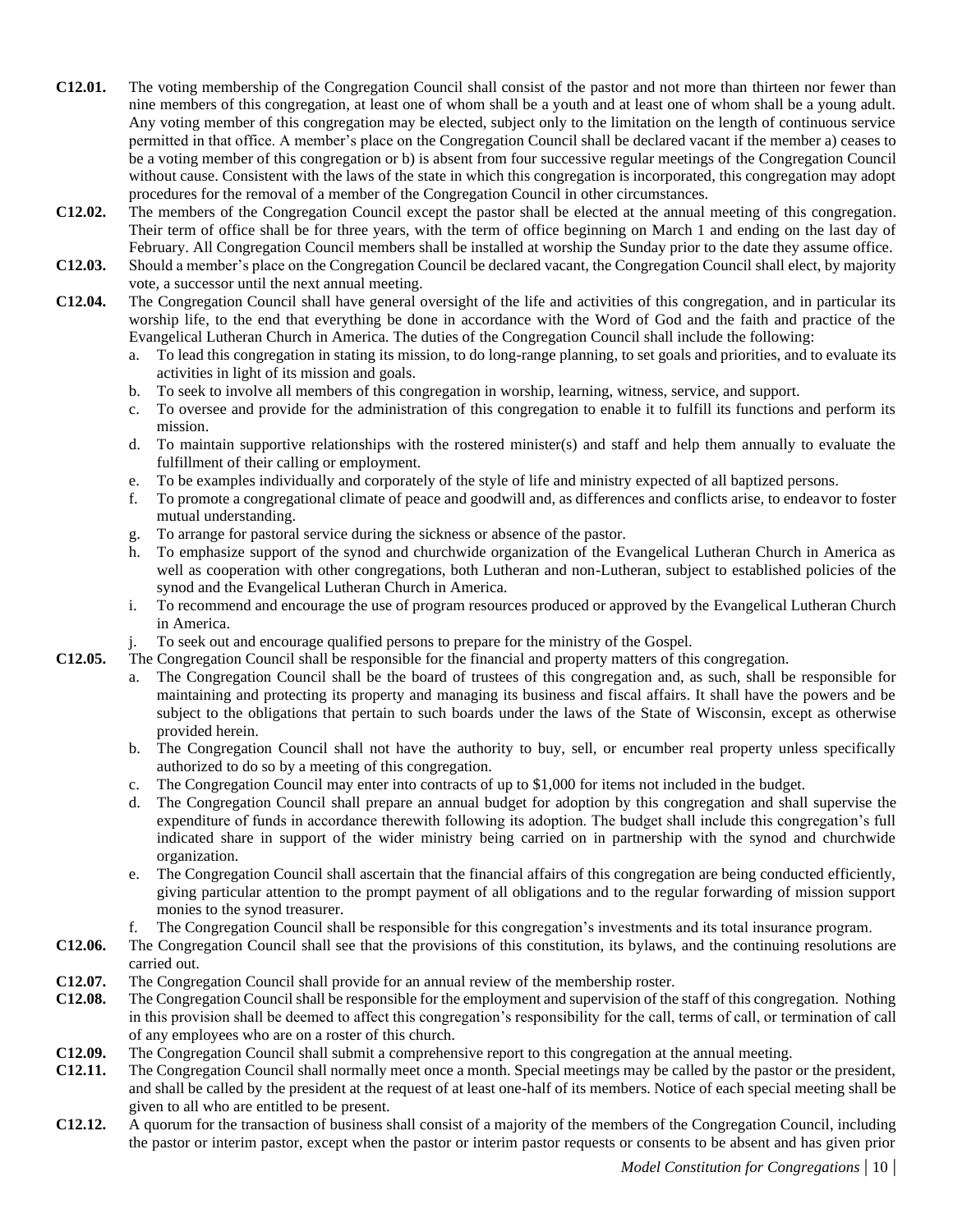approval to the agenda for a particular regular or special meeting, which shall be the only business considered at that meeting. Chronic or repeated absence of the pastor or interim pastor who has refused approval of the agenda of a subsequent regular or special meeting shall not preclude action by the Congregation Council, following consultation with the synod bishop.

**C12.13.** The Congregation Council and its committees may hold meetings by remote communication, including electronically and by telephone conference and, to the extent permitted by state law, notice of all meetings may be provided electronically.

# **Chapter 13.**

## **CONGREGATION COMMITTEES**

- **C13.01.** The officers of this congregation and the pastor shall constitute the *Executive Team*.
- **C13.02.** *Nominating Team*
- **C13.03.** An *Accounting Review Team* of three voting members shall be elected by the Congregation Council. Accounting Review Team members shall not be members of the Congregation Council. Term of office shall be three years, with one member elected each year. Members shall be eligible for re-election.
- **C13.04.** *Staff Support Team*
- **C13.05.** When a vacancy occurs in a position for which this congregation calls a rostered minister, a *Call Team* of six voting members shall be elected by the Congregation Council. Term of office will terminate upon installation of the newly called rostered minister.
- **C13.06.** Other teams of this congregation may be formed, as the need arises, by decision of the Congregation Council.
- **C13.07.** Duties of teams of this congregation shall be specified in the continuing resolutions.
- **C13.08.** The pastor of this congregation shall be *ex officio* a member of all teams and boards of this congregation.

#### **Chapter 14.**

#### **ORGANIZATIONS WITHIN THIS CONGREGATION**

- **C14.01.** All organizations within this congregation shall exist to aid it in ministering to the members of this congregation and to all persons who can be reached with the Gospel of Christ. As outgrowths and expressions of this congregation's life, the organizations are subject to its oversight and direction. This congregation at its meeting shall determine their policies, guide their activities, and receive reports concerning their membership, work, and finances.
- **C14.02.** Special interest groups, other than those of the official organizations of the Evangelical Lutheran Church in America, may be organized only after authorization has been given by the Congregation Council.

#### **Chapter 15.**

## **DISCIPLINE OF MEMBERS AND ADJUDICATION**

- **\*C15.01.** Persistent and public denial of the Christian faith, willful or criminal conduct grossly unbecoming a member of the Church of Christ, continual and intentional interference with the ministry of this congregation, or willful and repeated harassment or defamation of member(s) of this congregation is sufficient cause for discipline of a member. Prior to disciplinary action, reconciliation and repentance will be attempted following Matthew 18:15–17, proceeding through these successive steps, as necessary: a) private counsel and admonition by the pastor, b) censure and admonition by the pastor in the presence of two or three witnesses, c) written referral of the matter by the Congregation Council to the vice president of the synod, who will refer it to a consultation panel drawn from the Consultation Committee of the synod, and d) written referral of the matter by the consultation panel to the Committee on Discipline of the synod. If, for any reason, the pastor is unable to administer the admonitions required by paragraphs a. and b. hereof, those steps may be performed by another pastor chosen by the Executive Committee of the Congregation Council.
- **\*C15.02.** The process for discipline of a member of this congregation shall be governed as prescribed by the chapter on discipline in the *Constitution, Bylaws, and Continuing Resolutions of the Evangelical Lutheran Church in America*. If the counseling, censure, and admonitions pursuant to \*C15.01. do not result in repentance and amendment of life, charges against the accused member(s) that are specific and in writing may be prepared by the Congregation Council, signed, and submitted to the vice president of the synod. The vice president shall select from the synod's Consultation Committee a panel of five members (three laypersons and two ministers of Word and Sacrament). A copy of the written charges shall be provided to the consultation panel and the accused member(s). The consultation panel, after requesting a written reply to the charges from the accused member(s), shall consider the matter and seek a resolution by means of investigation, consultation, mediation, or whatever other means may seem appropriate. The panel's efforts to reach a mutually agreeable resolution shall continue for no more than 45 days after the matter is submitted to it.
- **\*C15.03.** If the consultation panel fails to resolve the matter, that panel shall refer the case in writing, including the written charges and the accused member's reply, to the Committee on Discipline of the synod for a hearing. A copy of the panel's written referral shall be delivered to the vice president of the synod, the Congregation Council, and the accused member(s) at the same time it is sent to the Committee on Discipline of the synod. The Executive Committee of the Synod Council shall then select six members from the Committee on Discipline to decide the case and shall appoint a member of the Synod Council to preside as nonvoting chair. Those six members, plus the nonvoting chair, comprise the discipline hearing panel for deciding the case. The Congregation Council and the accused member(s) are the parties to the case.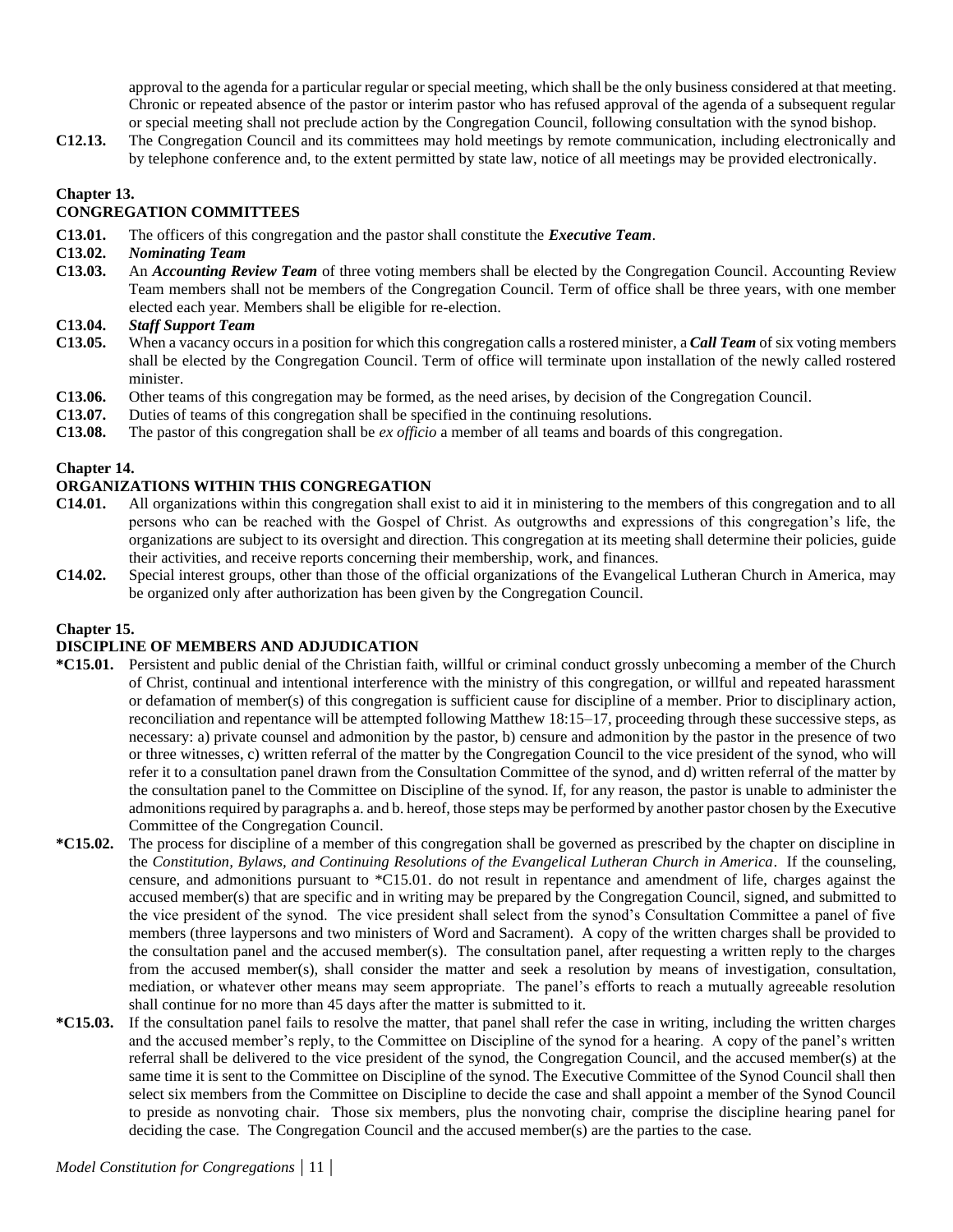- **\*C15.04.** The discipline hearing panel shall commence and conduct the disciplinary hearing in accordance with the provisions governing discipline of congregation members prescribed in the *Constitution, Bylaws, and Continuing Resolutions of the Evangelical Lutheran Church in America.*
- **\*C15.05.** By the vote of at least two-thirds of the members of the discipline hearing panel who are present and voting, one of the following disciplinary sanctions can be imposed:
	- a. suspension from the privileges of congregation membership for a designated period of time;
	- b. suspension from the privileges of congregation membership until the pastor and Congregation Council receive evidence, satisfactory to them, of repentance and amendment of life;
	- c. termination of membership in this congregation; or
	- d. termination of membership in this congregation and exclusion from the church property and from all congregation activities.
- **\*C15.06.** The written decision of the discipline hearing panel shall be sent to the vice president of the synod, the accused member(s), and the Congregation Council as required by the *Constitution, Bylaws, and Continuing Resolutions of the Evangelical Lutheran Church in America*. The decision of the discipline hearing panel shall be implemented by the Congregation Council and recorded in the minutes of the next council meeting.
- **\*C15.07.** No member of this congregation shall be subject to discipline a second time for offenses that a discipline hearing panel has heard previously and decided pursuant to this chapter.

#### **\*C15.10. Adjudication**

**\*C15.11.** When there is disagreement between or among factions within this congregation on a substantive issue which cannot be resolved by the parties, members of this congregation may petition the synod bishop for consultation after informing the president of this congregation of their intent to do so. The synod bishop shall seek a timely resolution of the dispute. If the issue relates directly to the pastor, the bishop may begin the process in †S14.18.d. In all other matters, if the bishop's consultation fails to resolve the issue, the bishop shall refer the matter to the Consultation Committee of the synod, which shall undertake efforts to find an appropriate solution. If the Consultation Committee's efforts fail to resolve the dispute, the entire matter shall be referred to the Synod Council for adjudication by whatever process the Council deems necessary. The Synod Council's decision shall be final.

# **Chapter 16.**

#### **AMENDMENTS**

- **\*C16.01.** Unless provision \*C16.04. is applicable, those sections of this constitution that are not required, in accord with the *Model Constitution for Congregations of the Evangelical Lutheran Church in America*, may be amended in the following manner. Amendments may be proposed by at least three voting members or by the Congregation Council. Proposals must be filed in writing with the Congregation Council 60 days before formal consideration by this congregation at a regular or special Congregation Meeting called for that purpose. The Congregation Council shall notify this congregation's members of the proposal together with the council's recommendations at least 30 days in advance of the meeting. Notification may take place by mail or electronic means, as permitted by state law.
- **\*C16.02.** An amendment to this constitution, proposed under \*C16.01., shall:
	- a. be approved at any legally called meeting of this congregation by a majority vote of those voting members present and voting;
	- b. be ratified without change at the next regular meeting of this congregation held pursuant to C10.01 by a two-thirds vote of those voting members present and voting; and
	- c. have the effective date included in the resolution<sup>2</sup> and noted in the constitution.
- **\*C16.03.** Any amendments to this constitution that result from the processes provided in \*C16.01. and \*C16.02. shall be sent by the secretary of this congregation to the synod. The synod shall notify this congregation of its decision to approve or disapprove the proposed changes; the changes shall go into effect upon notification that the synod has approved them.
- **\*C16.04.** This constitution may be amended to bring any section into conformity with a section or sections, either required or not required, of the *Model Constitution for Congregations of the Evangelical Lutheran Church in America* as most recently amended by the Churchwide Assembly. Such amendments may be approved by a majority vote of those voting members present and voting at any legally called meeting of this congregation without presentation at a prior meeting of this congregation, provided that the Congregation Council has submitted by mail or electronic means, as permitted by state law, notice to this congregation of such an amendment or amendments, together with the council's recommendations, at least 30 days prior to the meeting. Upon the request of at least two (2) voting members of this congregation, the Congregation Council shall submit such notice. Following the adoption of an amendment, the secretary of this congregation shall submit a copy thereof to the synod. Such provisions shall become effective immediately following a vote of approval.

#### **Chapter 17.**

#### **BYLAWS**

**<sup>\*</sup>C17.01.** This congregation may adopt bylaws. No bylaw may conflict with this constitution.

<sup>2</sup> *Such an effective date must be stated in relation to the requirements of \*C16.03. to allow time for synod review of the amendment.*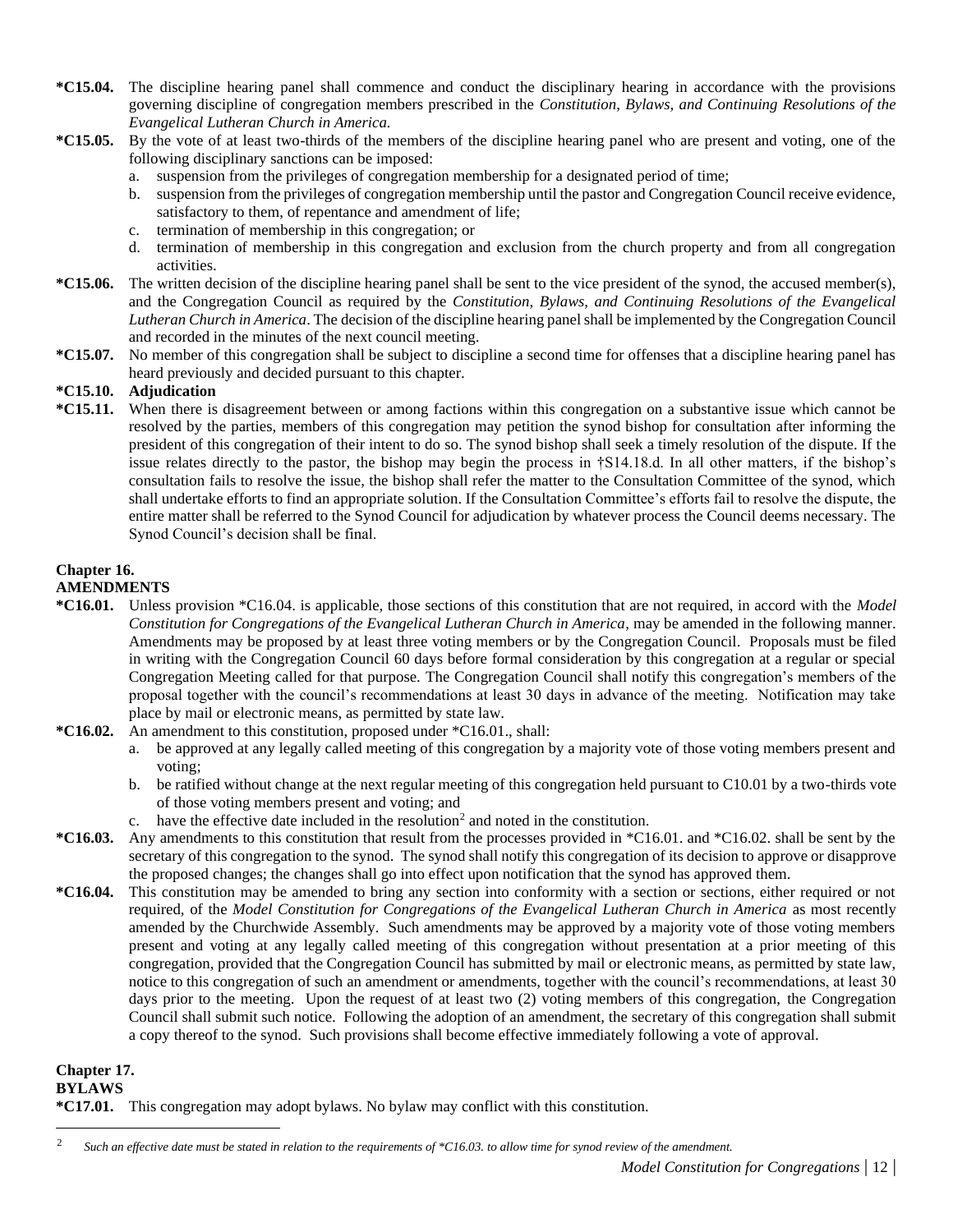- **\*C17.02.** Bylaws may be adopted or amended at any legally called meeting of this congregation with a quorum present by a two-thirds vote of those voting members present and voting.
- **\*C17.03.** Changes to the bylaws may be proposed by any voting member, provided that such additions or amendments be submitted in writing to the Congregation Council at least 60 days before a regular or special Congregation Meeting called for that purpose. The Congregation Council shall notify this congregation's members of the proposal with the council's recommendations at least 30 days in advance of this congregation Meeting. Notification may take place by mail or electronic means, as permitted by state law.
- **\*C17.04.** Adopted or amended bylaws shall be sent by the secretary of this congregation to the synod.

#### **Chapter 18.**

#### **CONTINUING RESOLUTIONS**

- **\*C18.01.** This congregation in a legally called meeting or the Congregation Council may enact continuing resolutions. Such continuing resolutions may not conflict with the constitution or bylaws of this congregation.
- **\*C18.02.** Continuing resolutions shall be enacted or amended by a majority vote of a meeting of this congregation or a two-thirds vote of all voting members of the Congregation Council.
- **\*C18.03.** Adopted or amended continuing resolutions shall be sent by the secretary of this congregation to the synod.

#### **Chapter 19.**

#### **INDEMNIFICATION**

**\*C19.01.** Consistent with the provisions of the laws under which this congregation is incorporated, this congregation may adopt provisions providing indemnification for each person who, by reason of the fact that such person is or was a Congregation Council member, officer, employee, agent, or other member of any committee of this congregation, was or is threatened to be made a party to any threatened, pending, or completed civil, criminal, administrative, arbitration, or investigative proceeding.

#### **Chapter 20.**

#### **PARISH AUTHORIZATION**

*[\* Required provisions when congregation is part of a parish]*

- **\*C20.01.** This congregation may unite with one or more other congregations recognized by the synod named in \*C6.01. to form a parish. Except as provided in \*C20.02. and \*C20.03., a written agreement, developed in consultation with the synod and approved by the voting members of each congregation participating in the parish, shall specify the powers and responsibilities that have been delegated to the Parish Council. The Parish Agreement shall identify which congregation of the parish issues calls on behalf of the member congregations or shall establish a process for identifying which congregation issues calls on behalf of the member congregations.
- **\*C20.02.** One congregation of a parish shall issue a call on behalf of the member congregations to a minister of Word and Sacrament or a candidate for the roster of Ministers of Word and Sacrament who has been recommended by the synod bishop to serve this congregations of the parish. Such a call shall be approved prior to issuance by a two-thirds vote at a congregational meeting of each congregation forming the parish. If any congregation of the parish should fail to approve the call, the other congregations of the parish shall have the right to terminate the parish agreement.
- **\*C20.03.** One congregation of a parish may issue a call on behalf of the member congregations to a minister of Word and Service or a candidate for the roster of Ministers of Word and Service who has been recommended by the synod bishop to serve this congregations of the parish. Such a call shall be approved prior to issuance by a two-thirds vote at a congregational meeting of each congregation forming the parish. If any congregation of the parish should fail to approve the call, the other congregations of the parish shall have the right to terminate the parish agreement.
- **\*C20.04.** Any one of this congregations of the parish may terminate their relationship with the pastor as provided in †S14.18.d. of the synod constitution of the synod named in \*C6.01. In such case, the other congregation(s) of the same parish shall have the right to terminate the parish agreement.
- **\*C20.05.** Any one of this congregations of the parish may terminate their relationship with a minister of Word and Service as provided in †S14.43.d. of the synod constitution of the synod named in \*C6.01. In such case, the other congregation(s) of the same parish shall have the right to terminate the parish agreement.
- **\*C20.06.** Whenever a parish agreement is terminated, the call of any rostered minister serving that parish is terminated. Should any congregation that was formerly part of the parish agreement desire to issue a new call to that rostered minister, it may do so in accordance with the call process of this church.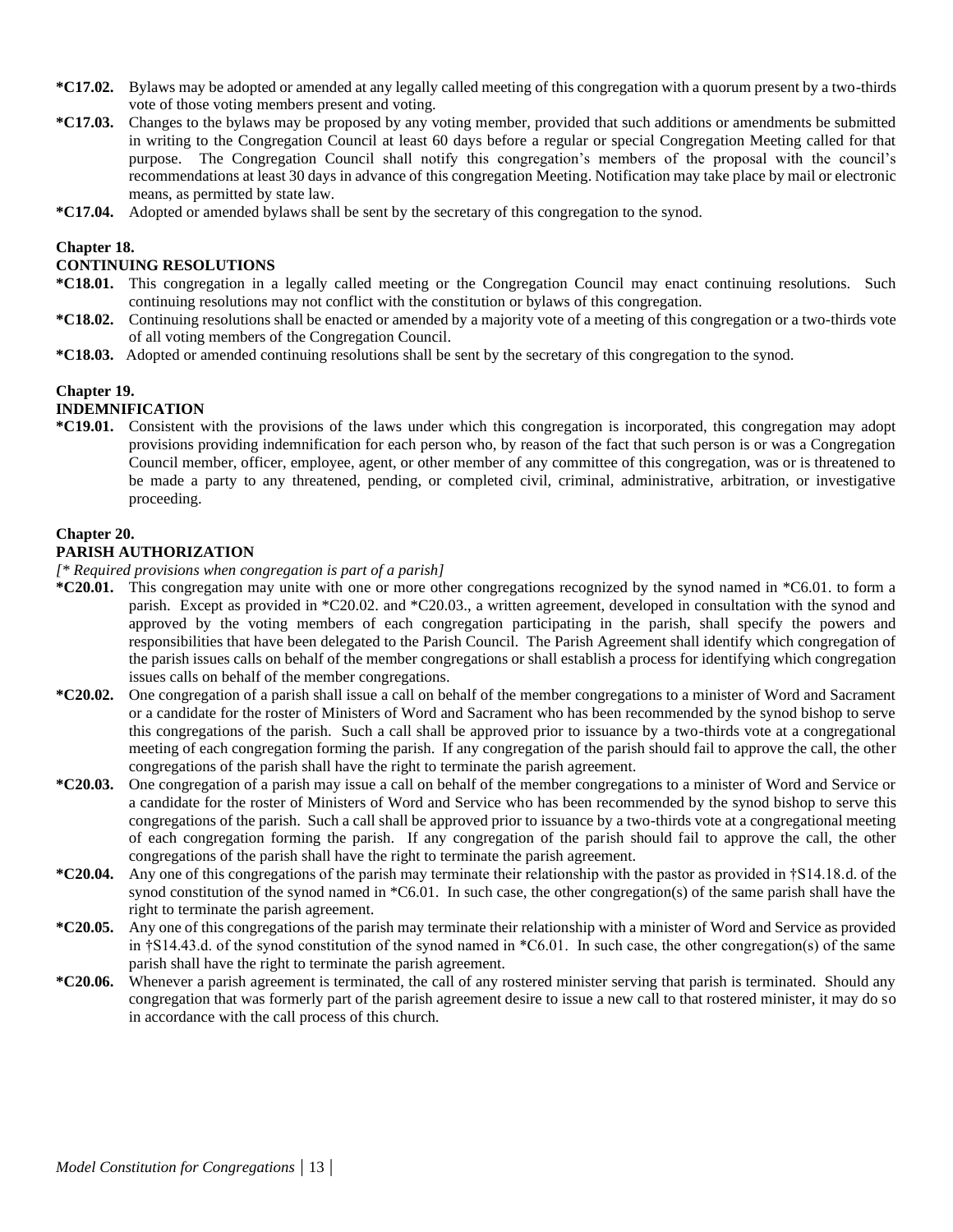# **BYLAWS**

# **Chapter 4. STATEMENT OF PURPOSE**

**\*C4.02.01.** To participate in God's mission, this congregation as a part of the Church shall:

- a. Worship God in proclamation of the Word and administration of the sacraments and through lives of prayer, praise, thanksgiving, witness, and service.
	- 1) This congregation invites all its members, who have been prepared to receive the Sacrament of the Altar, to commune regularly in this congregation.
	- 2) Preparation for Holy Communion will normally be provided for any person.
	- 3) Participation in Holy Communion shall be open to members of other congregations who accept Jesus Christ as the Risen Lord and Savior.
	- 4) It shall be made known to those desiring to commune in this congregation that the belief of this congregation is as follows:

Participation in the Lord's Supper is the reception of "the body and blood of our Lord Jesus Christ given with bread and wine, instituted by Christ himself for us to eat and drink."

## **Chapter 5.**

# **POWERS OF THIS CONGREGATION**

**\*C5.04.01.** This congregation shall choose from among its voting members laypersons to serve as voting members of the Synod Assembly as well as persons to represent it at meetings of any conference, cluster, coalition, or other area subdivision of which it is a member. The number of persons to be elected by this congregation and other qualifications shall be as prescribed in guidelines established by the Northwest Synod of Wisconsin of the Evangelical Lutheran Church in America.

> The Congregation Council shall have authority between meetings of this congregation to choose from among its voting members, including compensated staff, laypersons to serve as voting members of the Synod Assembly as well as persons to represent it at meetings of any conference, cluster, coalition, or other area subdivision of which it is a member.

#### **Chapter 8. MEMBERSHIP**

**\*C8.05.01.** Membership in this congregation shall be terminated by any of the following:

- c. transfer or release;
	- 1) Members who move away from the community shall be encouraged to transfer to another Lutheran congregation. Should a member fail to request a transfer, a Lutheran congregation in the community of the member's residence shall be notified.
	- 2) Members desiring to change membership to another Lutheran congregation shall, upon request, receive a letter of transfer.
- e. removal from the roll due to inactivity in accordance with the provisions of this constitution and its bylaws.
	- 1) Confirmed members, who during the current calendar year have not communed in this congregation and have not made a contribution of record to this congregation and who do not appear to desire to participate in the life of this congregation, shall be visited by the pastor and a lay member(s) of this congregation and encouraged to active membership.
	- 2) If, during the following year, such members do not commune in this congregation or make a contribution of record to this congregation and do not appear to desire to participate in the life of this congregation, such members shall receive an affiliate letter to inform them that their names will be moved from active to affiliate status. Affiliates shall surrender the privilege of voice and vote at every regular and special meeting of this congregation and shall not be counted in the roll of this congregation, but shall retain other rights and privileges ascribed to confirmed members by the provisions of this constitution and its bylaws and continuing resolutions.
	- 3) Baptized members, neither of whose parents or guardians are members of this congregation, may be removed from the roster of baptized members if such members fail to participate in the life and worship of this congregation.

Such persons who have been removed from the roll of members shall remain persons for whom the Church has a continuing pastoral concern.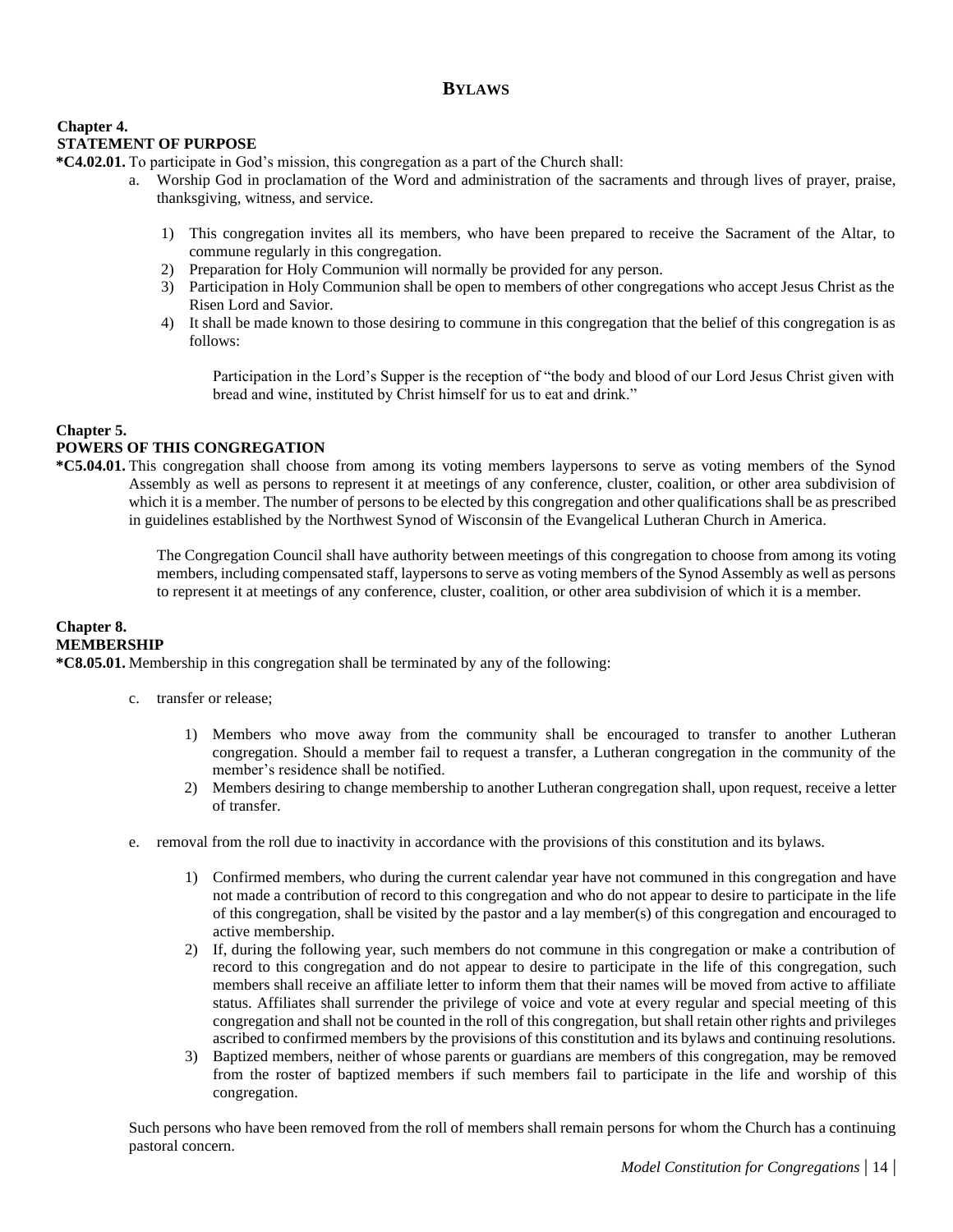# **Chapter 9. ROSTERED MINISTER**

**\*C9.03.01.** Consistent with the faith and practice of the Evangelical Lutheran Church in America,

- b. Each pastor with a congregational call shall, within this congregation: 1) offer instruction, confirm, marry, visit the sick and distressed, and bury the dead;
	- In Regards to Marriage

This congregation declares that marriages or blessings of marriages to be performed by the pastor of this congregation shall be between one man and one woman.

- **\*C9.05.01.** The provisions for termination of the mutual relationship between a minister of Word and Sacrament and this congregation shall be as follows:
	- a. The call of this congregation, when accepted by a pastor, shall constitute a continuing mutual relationship and commitment, which shall be terminated only by death or, following consultation with the synodical bishop, for the following reasons:
		- 2) resignation of the pastor, which shall become effective, unless otherwise agreed, no later than 30 days after the date on which it was submitted;

If a pastor receives the call to another ministry, the pastor shall consult the Congregation Council or this congregation before reaching a decision. The pastor shall announce the decision as quickly as possible, normally within three weeks. The pastor shall notify the synodical bishop and this congregation of the decision. A termination date shall be negotiated in consultation with the synodical bishop and the Congregation Council.

## **Chapter 10.**

#### **CONGREGATION MEETING**

**C10.01.01.** This congregation shall have at least one regular meeting per year. The regular meeting(s) of this congregation shall be held at the time(s) specified in the bylaws. Consistent with the laws of the State of Wisconsin, the bylaws shall designate one regular meeting per year as the annual meeting of this congregation.

The annual meeting of this congregation shall be held on the last Sunday in January.

**C10.04.01.** Ten percent of the voting members shall constitute a quorum.

The Stewardship Team shall provide the roll of this congregation as classified in \*C8.02. at all meetings of this congregation.

**C10.07.01.** *Robert's Rules of Order*, latest edition, shall govern parliamentary procedure of all meetings of this congregation.

*Robert's Rules of Order*, latest edition, shall govern parliamentary procedure of all meetings of this congregation, Congregation Council, and teams in all cases to which they are applicable and in which they are not inconsistent with this constitution, bylaws, and continuing resolutions.

**Chapter 11. OFFICERS**

**C11.01.01.** The officers of this congregation shall be a president, vice president, secretary, and treasurer.

- a. Duties of the officers shall be specified in the bylaws.
	- 1) The president shall preside at the meetings of the Congregation Council and of this congregation.
	- 2) The vice president shall preside at the meetings of the Congregation Council and of this congregation in the absence of the president. This officer shall be the liaison to the Trust/Memorial Team and the Cemetery Team.
	- 3) The secretary shall keep the minutes of the meetings of the Congregation Council and of this congregation. This officer shall preside at the meetings of the Congregation Council and of this congregation in the absence of the president and vice president.
	- 4) The treasurer shall receive and disburse the funds in accordance with the decisions of this congregation or the Congregation Council.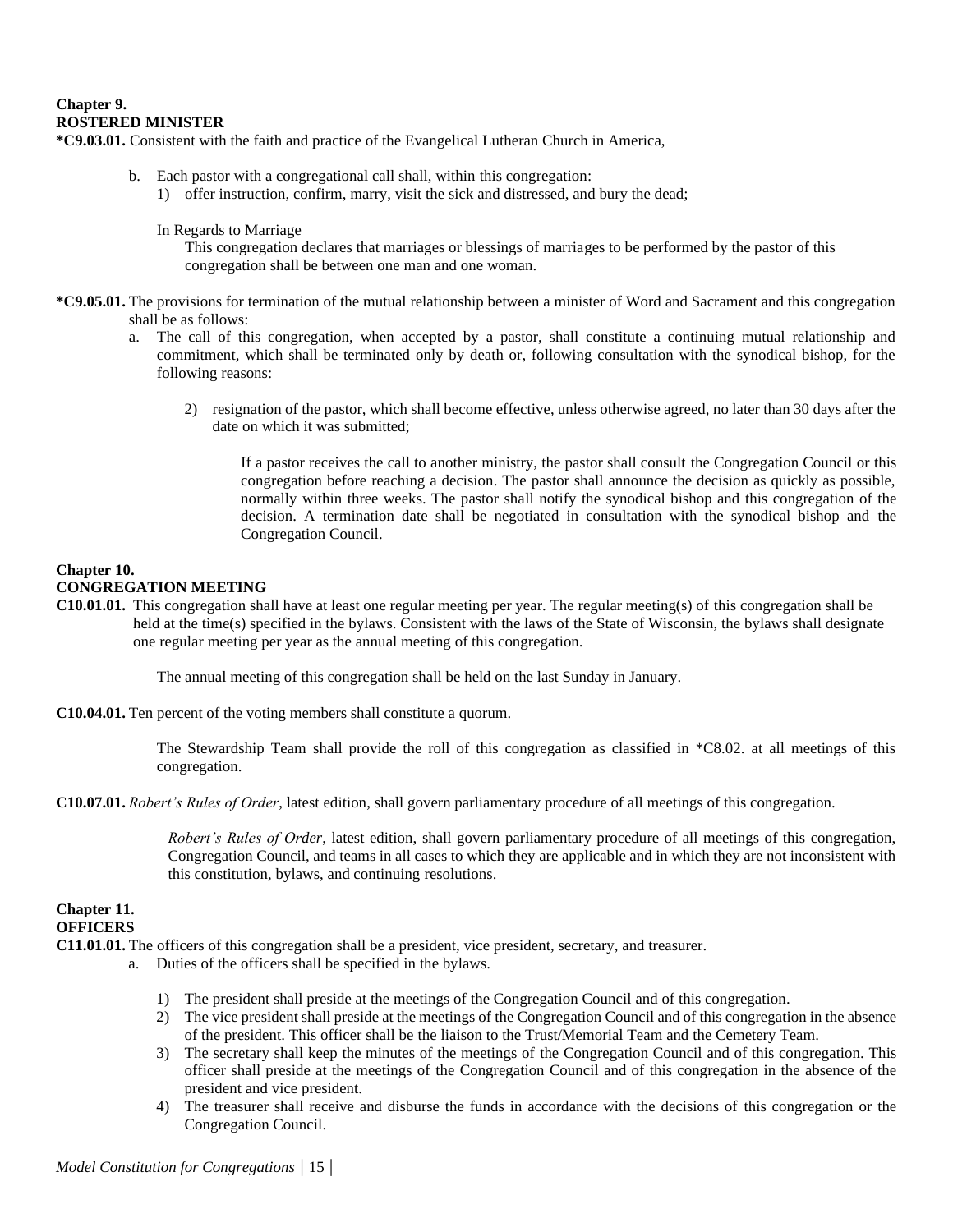**C11.02.01.** The officers shall be elected by the Congregation Council by written ballot and shall serve for one year. The term shall begin on March 1 and end on the last day of February.

> Should an officer's place on the Congregation Council be declared vacant, the Congregation Council shall elect, by majority vote, a successor until the next annual meeting.

# **Chapter 12. CONGREGATION COUNCIL**

- **C12.01.01.** The voting membership of the Congregation Council shall consist of the pastor and not more than thirteen nor fewer than nine members of this congregation, at least one of whom shall be a youth and at least one of whom shall be a young adult. Any voting member of this congregation may be elected, subject only to the limitation on the length of continuous service permitted in that office. A member's place on the Congregation Council may be declared vacant if the member a) ceases to be a voting member of this congregation or b) is absent from four successive regular meetings of the Congregation Council without cause. Consistent with the laws of the state in which this congregation is incorporated, this congregation may adopt procedures for the removal of a member of the Congregation Council in other circumstances.
	- 1) The compensated staff of this congregation shall not be eligible to be voting members of the Congregation Council or any congregation team.
	- 2) A member of the Congregation Council who is absent from two or more successive regular meetings of the Congregation Council without cause shall be consulted by the president of this congregation.
- **C12.04.01.** The Congregation Council shall have general oversight of the life and activities of this congregation, and in particular its worship life, to the end that everything be done in accordance with the Word of God and the faith and practice of the Evangelical Lutheran Church in America. The duties of the Congregation Council shall include the following:
	- a. To lead this congregation in stating its mission, to do long-range planning, to set goals and priorities, and to evaluate its activities in light of its mission and goals.

The Congregation Council shall convene, when it deems necessary, a meeting of all teams with the council to review the life, work, programs, and annual mission statement of this congregation.

**C12.05.01.** The Congregation Council shall be responsible for the financial and property matters of this congregation.

a. The Congregation Council shall be the board of trustees of this congregation and, as such, shall be responsible for maintaining and protecting its property and managing its business and fiscal affairs. It shall have the powers and be subject to the obligations that pertain to such boards under the laws of the State of Wisconsin, except as otherwise provided herein.

The Congregation Council shall be responsible for maintaining and protecting its property so that their use is normally limited to the functions of this congregation. Should groups or individuals not associated with this congregation desire to use its property, application shall be made to the Congregation Council.

d. The Congregation Council shall prepare an annual budget for adoption by this congregation, shall supervise the expenditure of funds in accordance therewith following its adoption. The budget shall include this congregation's full indicated share in support of the wider ministry being carried on in partnership with the synod and churchwide organization.

The Congregation Council shall receive reports from the treasurer at the regularly scheduled meetings of the Congregation Council to ascertain that the expenditure of funds is in accordance with the annual budget adopted by this congregation.

# **Chapter 13. CONGREGATION COMMITTEES**

**C13.08.01.** The pastor of this congregation shall be *ex officio* a member of all teams and boards of this congregation.

The presiding officer or chair of any congregation team shall have voice but not vote at the meetings of the team except to break a tie vote or to create a tie and thus defeat the issue.

#### **Chapter 14.**

#### **ORGANIZATIONS WITHIN THIS CONGREGATION**

**C14.01.01.** All organizations within this congregation shall exist to aid it in ministering to the members of this congregation and to all persons who can be reached with the Gospel of Christ. As outgrowths and expressions of this congregation's life, the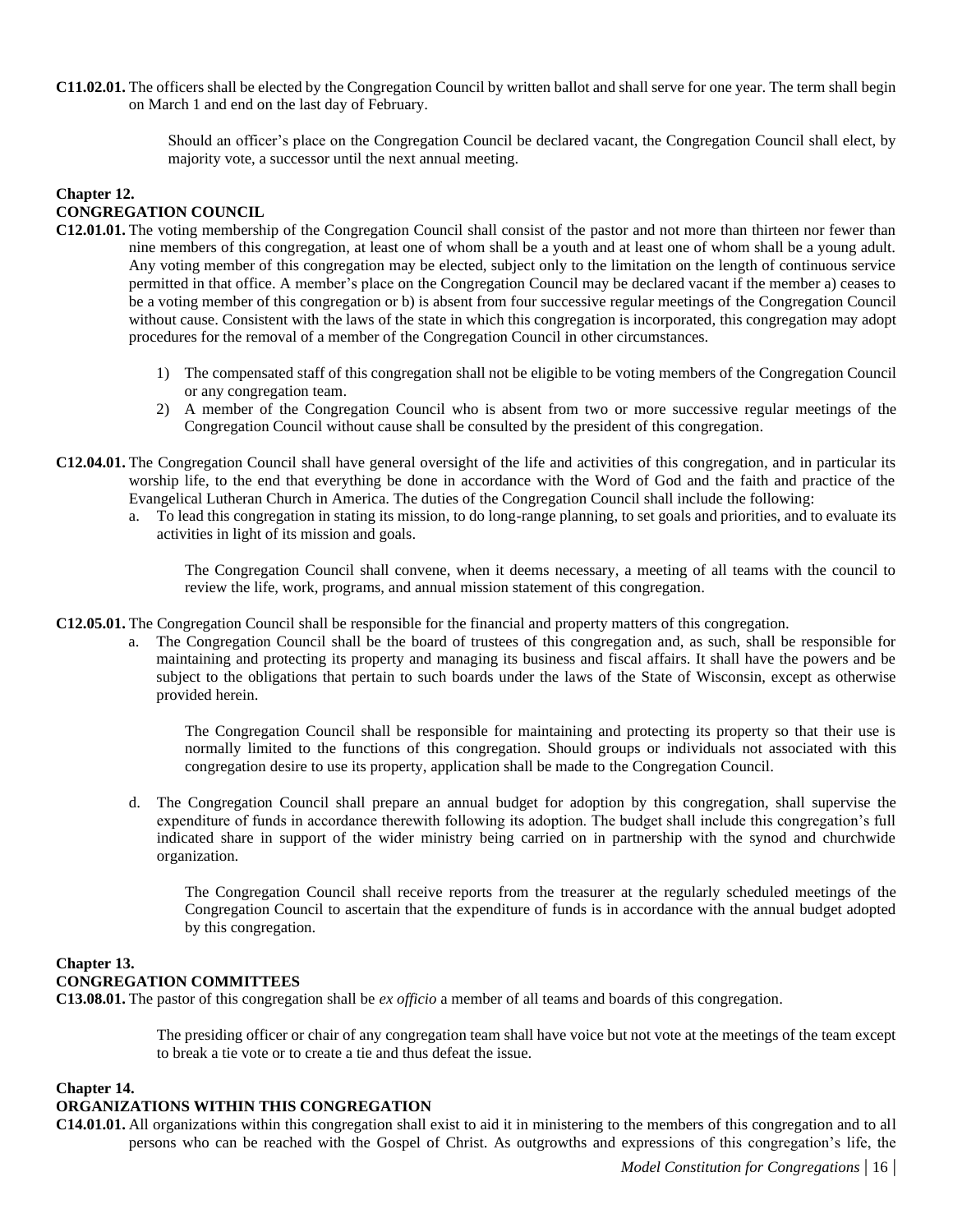organizations are subject to its oversight and direction. This congregation at its meeting shall determine their policies, guide their activities, and receive reports concerning their membership, work, and finances.

This congregation at its annual meeting shall receive written reports from all organizations and teams within this congregation concerning their membership, work, and finances. Such reports shall be submitted by the chair or designated representative to the church office not less than twenty-one days before the annual meeting.

# **CONTINUING RESOLUTIONS**

## **Chapter 11. OFFICERS**

**C11.01.A16.** The officers of this congregation shall be a president, vice president, secretary, and treasurer.

- a. Duties of the officers shall be specified in the bylaws.
	- 1) The president shall preside at the meetings of the Congregation Council and of the congregation. In addition to the duties of the president specified in the bylaws, the duties of this officer shall include the following:

To call the meetings of the Executive Ministry Team.

To chair the meetings of the Executive Ministry Team.

To lead the Executive Ministry Team in order to arrange the agenda for the meetings of the Congregation Council and of the congregation and for other necessary purposes.

To be *ex officio* a member of all teams and boards of the congregation.

To designate a member of the Executive Team to attend team meetings, when necessary, to provide guidance or to evaluate the functioning of a team.

To confer as often as necessary with the pastor together with the vice president, either individually or collectively, to review past progress and to plan future efforts.

To represent the congregation in receiving new members.

To make a written annual report to the congregation.

2) The vice president shall preside at the meetings of the Congregation Council and of the congregation in the absence of the president. This officer shall be the liaison to the Trust/Memorial Team and the Cemetery Team. In addition to the duties of the vice president specified in the bylaws, the duties of this officer shall include the following:

To preside during that portion of the meeting when the president chooses to speak on an issue.

To be *ex officio* one of the legal officers of the congregation for signing papers and documents.

To confer as often as necessary with the pastor together with the president, either individually or collectively, to review past progress and to plan future efforts.

To facilitate the work of the Congregation Council and the teams so that all council members and teams are managing the responsibilities assigned to them by the constitution, bylaws, and continuing resolutions.

3) The secretary shall keep the minutes of the meetings of the Congregation Council and of the congregation. The secretary shall preside at the meetings of the Congregation Council and of the congregation in the absence of the president and vice president. In addition to the duties of the secretary specified in the bylaws, the duties of this officer shall include the following:

To present the minutes of the meetings of the Congregation Council and congregation to the next meeting for approval.

To send approved monthly action items to the church office for publication.

To distribute approved minutes to the church office for filing and posting on the web.

To make copies of approved minutes available to the congregation.

4) The treasurer shall receive and disburse the funds in accordance with the decisions of the congregation or the Congregation Council. In addition to the duties of the treasurer specified in the bylaws, the duties of this officer shall include the following:

To oversee the accuracy of all financial reporting.

To receive and disburse funds for compensation and expenses.

To balance the general fund on a monthly basis.

To prepare financial reports for the meetings of the Congregation Council and the congregation.

To work with team chairs to ensure accuracy of team budgets and expense accounting.

To evaluate and improve the system of financial recording and reporting as deemed necessary.

To submit the financial books and records to the Accounting Review Team and at such other times as are deemed necessary by the Accounting Review Team or the Executive Team.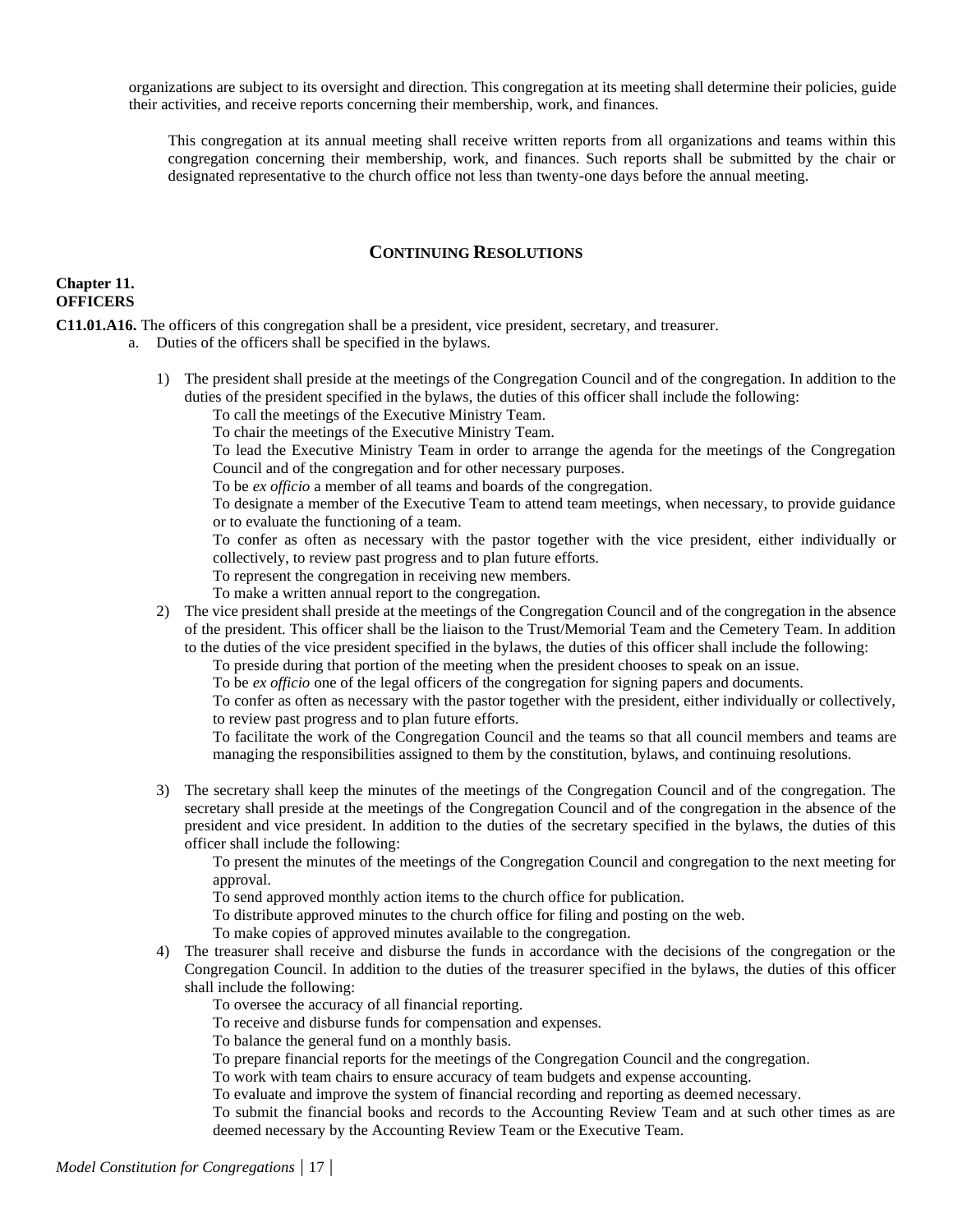To prepare and submit monthly, quarterly, and annual payroll reports and payments as required.

# **Chapter 13. CONGREGATION COMMITTEES**

**C13.01.A16.** The officers of this congregation and the pastor shall constitute the *Executive Team*.

The Executive Team shall coordinate the activities of the Congregation Council. The duties of the Executive Team shall include the following:

To determine the date, time, and location of monthly meetings of the Congregation Council.

To propose the agenda for the meetings of the Congregation Council.

To specify the date, time, and location of the annual meeting of this congregation.

To propose the agenda for the annual meeting of this congregation.

#### **C13.02.A16.** *Nominating Team*

The voting membership of the Congregation Council shall constitute the Nominating Team*.* This team shall nominate voting members for the Congregation Council and the Trust/Memorial Team. The list of nominees shall be published in the annual report. Additional nominations may be made from the floor.

**C13.03.A16.** An *Accounting Review Team* of three voting members shall be elected by the Congregation Council. Accounting Review Team members shall not be members of the Congregation Council. Term of office shall be three years, with one member elected each year. Members shall be eligible for re-election.

> The Accounting Review Team shall perform a basic financial review of all accounts maintained by this congregation. The team shall meet on or about March 15 to conduct the review. The following documents shall be turned into the church secretary by March 1 in order for the review to be conducted in a timely fashion: checkbook register, bank statements for the previous year of January to December, deposits with as much description as possible, receipts for items bought with as much description as possible, issued checks with as much description as possible, information for each month clipped together. The church secretary, with the help of the team, shall maintain a list of all accounts and who maintains each account. A preliminary report shall be presented to the Congregation Council upon completion of the review.

#### **C13.04.A16.** *Staff Support Ministry Team*

The membership of the Staff Support Ministry Team shall consist of four voting members of the congregation. This team shall provide support of pastoral and lay ministry staff. The duties of this team shall include the following:

To maintain confidentiality.

- To provide the staff a place where they feel they can discuss any concern.
- To do an annual review of position descriptions and update as necessary.
- To do an evaluation of program staff.
- To meet with staff annually and more frequently if needed.
- To provide expectations for the staff.
- To promote a healthy work environment.

To use synod standards to do an evaluation of the pastoral staff every two to three years.

*Amended 3/15/2021*

**C13.06.A16.** Other teams of this congregation may be formed, as the need arises, by decision of the Congregation Council.

- a. The membership of the *Evangelism Ministry Team* shall consist of no fewer than four members of the congregation and the elected representative from the Congregation Council. This team shall meet at such time and place as the team may determine.
- b. The membership of the *Faith Formation Ministry Team* shall consist of no fewer than five members of the congregation and the elected representative from the Congregation Council. This team shall meet at such time and place as the team may determine.
- c. The membership of the *Property Ministry Team* shall consist of no fewer than four members of the congregation and the elected representative from the Congregation Council. This team shall appoint a secretary from its membership. This team shall meet at such time and place as the team may determine.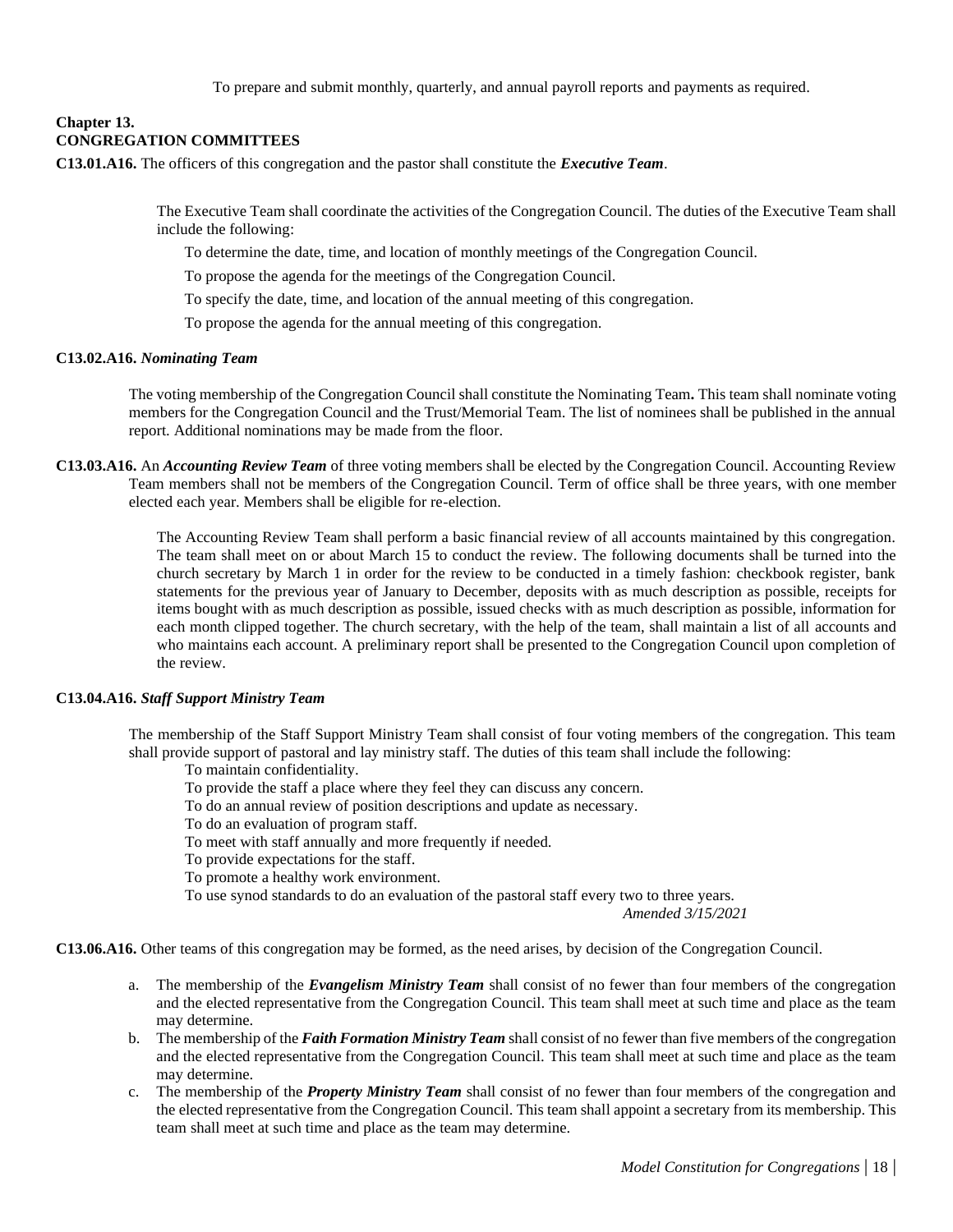- d. The membership of the *Stewardship Ministry Team* shall consist of no fewer than four members of the congregation and the elected representative from the Congregation Council. This team shall elect a chair and a secretary from its membership. This team shall meet at such time and place as the team may determine.
- e. The membership of the *Trust/Memorial Team* shall consist of no fewer than four members of the congregation and the pastor. The members of this team except the pastor shall be elected by written ballot at the annual meeting of the congregation. This team shall meet as needed and no fewer times than on a semi-annual basis.
- f. The membership of the *Worship Ministry Team* shall consist of no fewer than four members of the congregation and the elected representative from the Congregation Council. This team shall appoint a chair and a secretary from its membership. This team shall designate the chair to be the representative to the Congregation Council. This team shall meet at such time and place as the team may determine.
- g. The membership of the *Compensation Review Task Force* shall be made up of the Council Treasurer, the chairperson of the Stewardship Team, a member of the Staff Support Team, and a member at large from the congregation. These members shall be representative of the congregation.

#### *Amended 3/15/2021*

**C13.07.A16.** Duties of teams of this congregation shall be specified in the continuing resolutions.

#### a. The duties of the *Evangelism Ministry Team* include the following:

# *Current activities:*

- Keep signage and directions both on the interior and exterior of the building current and visible.
- Add to the grounds a welcoming sense with seasonal flowers.
- Welcome guests as soon as they arrive.
- Have brochures (visitor packets) and information readily available for guests.
- Follow-up with guests by calling them.
- Monitor sign up schedule for fellowship between and after services of worship. Recruit as necessary.
- Clean tables/chairs prior to Germanfest.
- Spring cleaning for the fellowship area.

## *Future activities/goals:* The

• Follow-up with new members 90 days after joining.

# Discipleship

Evangelism involves and strengthens members within our congregation.

#### *Current activities:*

- New member reception held the day of new member Sunday.
- Inform members' sponsors of their responsibilities.
- Promote our congregational members to invite others to services and church events.
- Create a welcoming environment outside of worship through fellowship between services.
- Minister to shut-ins and continue the visitation program.
- Continue prayer chain ministry and recruit additional people.
- Send cards/gift cards to recent graduates and/or service members.
- Submit budget in a timely fashion to the Congregation Council annually.
- $5<sup>th</sup>$  Sundays special activity

# Community Outreach & Communication

Our congregation reaches out to our local, regional, national, and world-wide communities by communicating the good news of the Gospel.

#### *Current activities:*

- Review mission statement and goals of our team annually and revise as needed.
- Maintain and have available attractive and informational brochures for guests.
- Mail monthly newsletter and have copies available at the information stand.
- Keep the worship schedule updated in the weekly Record Review paper.
- Use current media to project the bulletin on the screen.
- Keep picture directory updated every four to five years.
- Host in the ecumenical services each year Thanksgiving service  $\&$  provide fellowship.
- Maintain and grow our connection with our brothers and sisters in Malawi.
- Trunk 'R' Treat downtown with the community involved
- Organize an appreciation meal for all the school teachers/school staff/bus drivers the day of open house for the school in August each year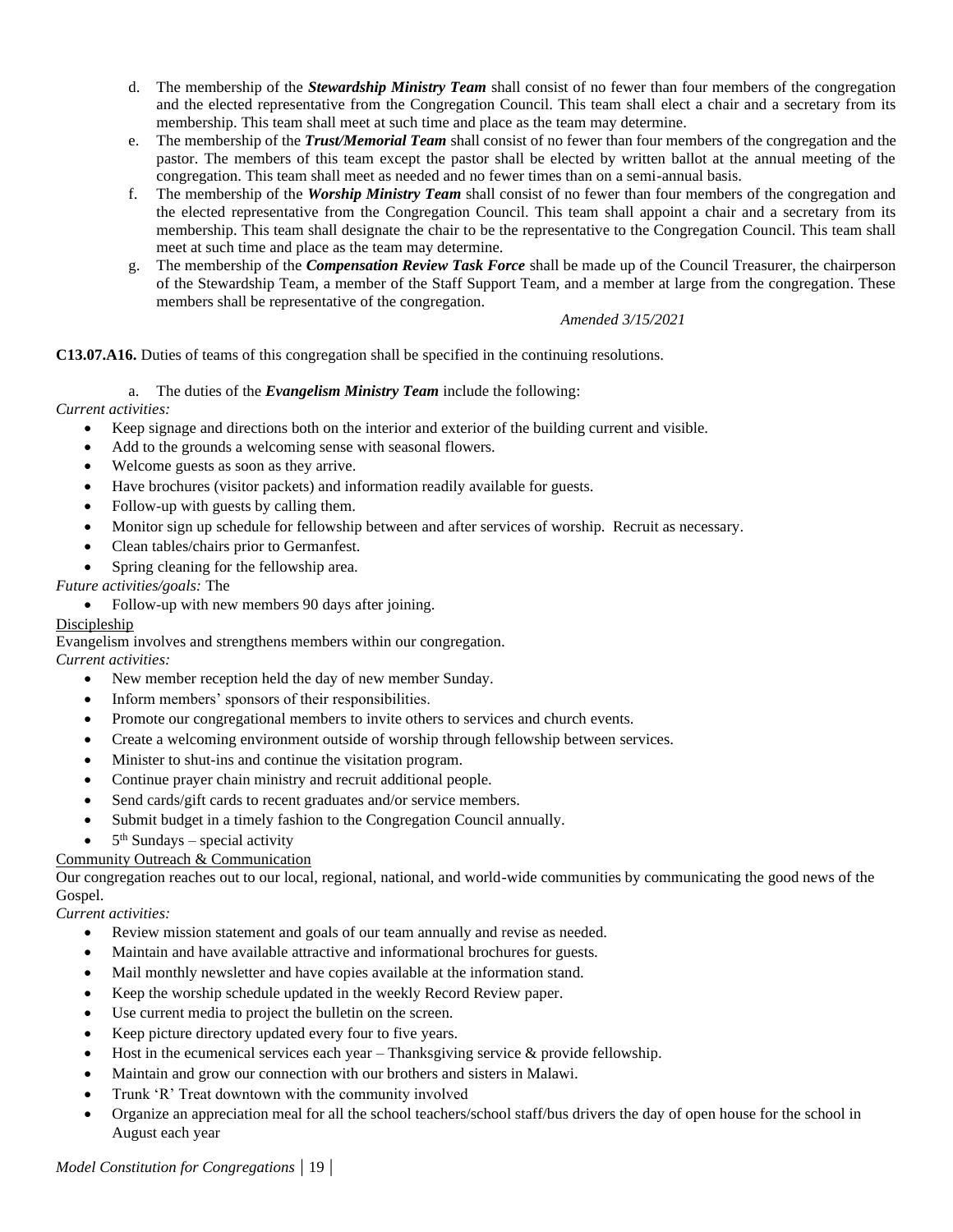*Future activities/goals:*

- Create postcards (boxholders) and mail to residents of Stratford.
	- b. The duties of the *Faith Formation Ministry Team* include the following:
- 1) Provide for the continuing spiritual growth and faith formation of all members of the congregation.
- 2) Encourage, strengthen, and equip families as the primary faith influence. Emphasize the home as church too.
- 3) Encourage and equip members of the congregation with the FAITH5; Share, Read, Talk, Pray, and Bless.
- 4) Plan and carry out a year-round program of faith formation for youth and adults of the congregation consisting of opportunities in:
	- **a. Community service** (God's Work, Our Hands, Meals for Homebound, Super Bowl of Caring, Food Scavenger Hunt, etc.).
	- **b. Christian education** (J-Team and Little Lutherans, VBS, Confirmation, Disciples for Christ, various Bible studies and book studies).
	- **c. Fellowship**
	- **d. Cross+Generational learning/fellowship** (Rally Sunday and holiday events).
	- e. **Leadership roles** within the congregation (serve as readers, assisting ministers, ushers, etc.).
		- **f. Recreation** (Youth activities including National Youth Gathering).
- 5) Establish objectives, set policies for, and supervise the total education ministry for youth and adults of the congregation. For each education ministry:
	- a. Approve curriculum, analyze performance, and seek constant improvement.
	- b. Delegate leadership and administration of educational programs to qualified individuals
	- c. Recruit, train, empower, and fully incorporate lay teachers and leaders.
- 6) Annually examine the education facilities and equipment. Make recommendations to the Property Team for upkeep, repairs, and replacements needed, as well as new equipment needed.
- 7) Check the safety of education facilities on a regular basis.
- 8) Establish and promote an emergency safety plan.
- 9) Submit an annual budget to the Stewardship Team.

#### *Amended 3/15/2021*

c. The duties of the *Property Ministry Team* include the following:

- 1) Be responsible for the care (maintenance, repair, and improvement) of all physical properties (including parsonage), checking all real and personal items in full detail for such care at least once each year, and bringing to the attention of the Congregation Council and/or congregation the need for large necessary repairs, improvements, or fire and safety hazards of facilities.
- 2) Be responsible for adequate insurance coverage of all kinds, presenting such programming to the Congregation Council for approval.
- 3) Report regularly to the Congregation Council on its activities and to the congregation at the annual meeting, through minutes and reports.
- 4) Carry out resolutions of the voting membership on purchases, repairs, replacement of church property, and equipment.
- 5) Determine and establish, with the approval of the Congregation Council, policies and fees for rental, use, and lending of church properties and equipment.
- 6) Make and issue keys for church property, and keep and review annually a list of keys issued.
- 7) Supervise, control, and recommend adequate storage facilities for all church property, equipment, and supplies and the orderly maintenance of the same.
- 8) Enlist work crews for special repair, improvement, cleaning, painting, decorating, landscaping, and other projects.
- 9) Arrange for immediate repairs of an urgent nature, and all normal repairs and alterations for which budget funds have been allocated.
- 10) Oversee care and report of rental properties through the subcommittee.
- 11) Oversee care and report of cemetery properties through subcommittee.
- 12) Submit an annual budget request to the Congregation Council and the congregation.

#### d. The duties of the *Stewardship Ministry Team* include the following:

- 1) Initiate programs for the development of good stewardship attitudes in the members of the congregation regarding time, talents, and treasures, to provide for the training and utilization of members of the Congregation for the work of Christ's Kingdom, and to ensure the financial stability of the congregation and its work through a developed program of dedicated, proportionate, first-fruits giving.
- 2) Maintain a program to discover and enlist for service the talents God has given members, old and new, young people and adults.
- 3) Provide opportunities for the development of talents in the form of training courses, workshops, and the like.
- 4) Promote educational events in stewardship such as those provided by the synod.